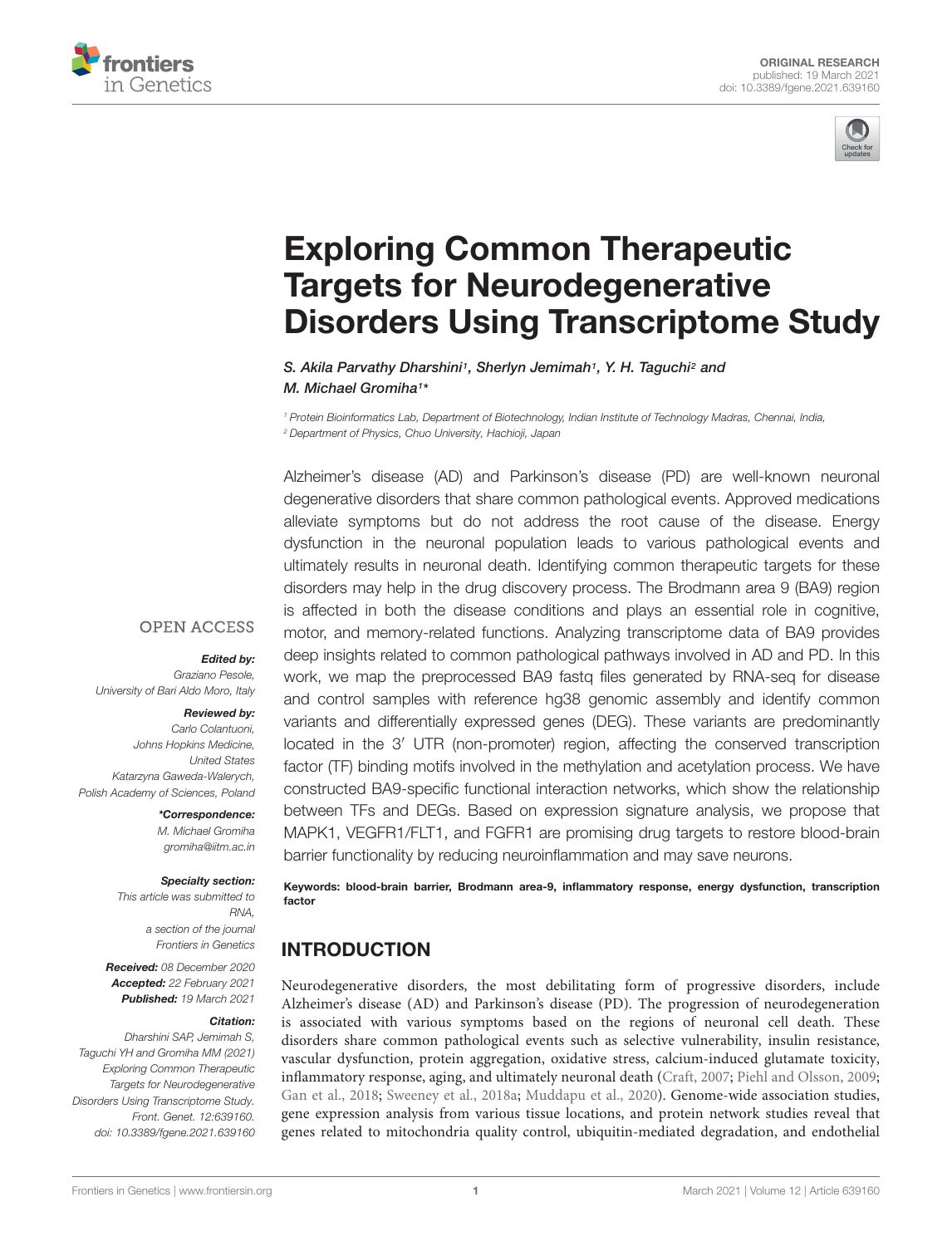tight junction genes are dysregulated in disease conditions (Guttula et al., 2012; Borrageiro et al., 2018; Lanke et al., 2018; Raj et al., 2018). Computational and experimental studies emphasize the deregulation of genes involved in energy metabolism and protein degradation processes that lead to neurodegeneration (Wang and Michaelis, 2010; Ciryam et al., 2016; Dharshini et al., 2019). Most microarray data and large-scale co-expression network studies suggest the importance of energy metabolism associated with neurodegeneration (Wang et al., 2007; Liang et al., 2008; Wang and Michaelis, 2010; Levine et al., 2013; Tiwari and Patel, 2014).

The neurovascular system plays an essential role in energy metabolism. Impairment in the blood-brain barrier (BBB) through various stress stimuli or cytotoxic inflammatory response affects glucose uptake and metabolism (Abbott, 2002; Freeman and Keller, 2012). Further, the neuronal population exhibits elevated energy demand for maintaining structural functional integrity and the regulation of homeostasis. In addition, it escalates the ROS (reactive oxygen species) response, depletion of antioxidants, and oxidative phosphorylation metabolism, which leads to neuronal stress and ultimately damaging the cell. These studies showed an imbalance in the energy reservoirs in the neuronal system, and it is necessary to revisit the pathways, which are essential in overcoming this energy imbalance. However, there is no systematic analysis of transcriptomic data on common therapeutic pathways for these diseases.

On the other hand, currently approved medications are meant to alleviate symptoms and slow down disease progression. There are no available therapeutics to save the surviving neuronal population. To determine potential therapeutic strategies, it is essential to identify the underlying cause of the disease.

At the early stages of the disease, hippocampal cornu ammonis 1 neurons (CA1) (Wilde et al., 1997) in Alzheimer's and substantia nigra pars compacta neurons (SNc) in Parkinson's disease (Damier et al., 1999) are more vulnerable to cell death compared to other neuronal populations. Various imaging techniques showed that these neurons are significantly reduced in patients (Karagulle et al., 2008; DeKosky and Scheff, 1990). These vulnerable neurons possess more synaptic terminals, i.e., dense arborization, and these complex structural phenomena may affect these neurons tremendously compared to other neuronal populations. This study aims to explore the common therapeutic target for neurodegenerative disorders. Since AD and PD share common pathological and symptomatic etiologies, the analysis of tissues affected by both diseases may help identify potential treatment targets. Brodmann area 9 (BA9) plays a key role in cognitive skills, executive memory, and motor behavior, and patients with AD and PD have demonstrated skills impairment, as mentioned earlier. In addition, reduced BA9 neuronal activity is observed in these patients. Since BA9 affects both diseases, we have selected this tissue for further analysis. Identifying variants, differentially expressed genes (DEGs), and tissue-specific network studies from high-throughput BA9 RNAseq data provide clues for therapeutics.

We identified 167 common variants between AD and PD. These variants are also identified in Genome-Wide Association Studies (GWAS) and expression Quantitative Trait Loci studies (eQTL). These variants are predominantly located in the 3′ UTR region, creating or disrupting the conserved regulatory binding motifs and affecting the transcription factor (TF) binding sites located explicitly in the non-promoter region (Albert and Kruglyak, 2015). Several variants affect the conserved TF motif associated with histone acetylation and demethylation, thus impairing downstream gene expression (McGuire et al., 2019). From tissue-specific network analysis, we identified TFs, which activate or repress the differentially expressed (DEG) genes in BA9. Tissue-specific functional module analysis revealed that endothelial and vascular smooth muscle cell pathways are dysregulated. These pathways are vital for preserving blood-brain barrier (BBB) stability and cerebral blood pressure regulation (Zenaro et al., 2017). From this study, we propose that mitogen-activated protein kinase-1 (MAPK1), vascular endothelial growth factor receptor-1 (VEGFR1), and fibroblast growth factor receptor-1 (FGFR1) serve as promising drug targets, which may help to preserve vascular endothelial pathways and reduce chronic inflammation. Further exploring these targets may restore BBB integrity and save neurons from the energy crisis and associated neuronal death.

## MATERIALS AND METHODS

## Variant Calling and Predicting the Effect of Variants

The BA9 RNA-seq data were retrieved from a sequence retrieval archive (SRA) for AD, PD, and control samples (**Supplementary Table S1**), which included nine AD, 28 PD, and 52 age-matched control samples (Dumitriu et al., 2016; Scheckel et al., 2016). The data were retrieved from post-mortem samples after death (2– 6 h). The average RNA integrity value for the sample was above 8 which denotes the stability of the mRNA.

The RNA-seq raw reads were preprocessed using the NGSQC toolkit (Wang et al., 2015), and reads with a PHRED score less than 20 were discarded. The index-specific Illumina adapters were removed using the Trim Galore tool (Krueger, 2015). The preprocessed reads were subjected to spliced alignment using hg38 genomic assembly and the STAR2.6 aligner (Dobin et al., 2013). After spliced alignment, the samples' alignment rates were above 80% (uniquely mapped reads). We eliminated duplicates using PICARD to reduce the erroneous read depth during variant calling. We recalibrated the base quality score near the variant site using the GATK4 (McKenna et al., 2010) recalibrating module. The Haplotype caller was used to identify the variants. We imposed hard filters such as PHRED quality score above 30 (denotes the variant base as 99.99% accurate) and supporting read depth for variant  $\geq$ 10. We categorized the variants exclusively present in the disease population but not included in the control subjects. We compared the variants with the Genotype-Tissue Expression (GTEx) consortium (Carithers and Moore, 2015), which helps filter out variants located in healthy brain tissues. We compared the identified variants with an xQTL study and discarded the matched hits for considering the aging effect. The xQTL study (Ng et al., 2017) mainly included samples from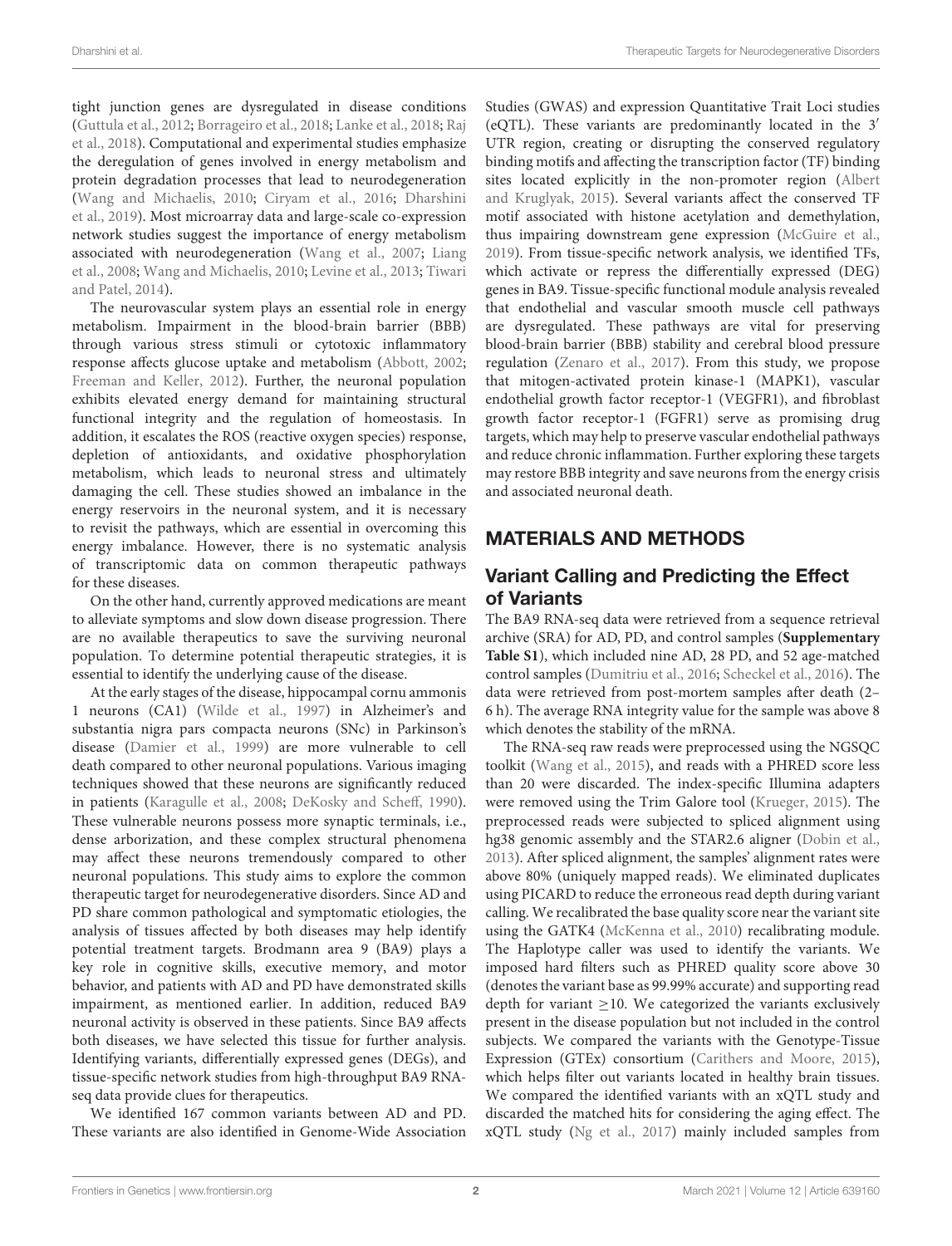the healthy aged subjects from BA9. The shortlisted variants were compared with various eQTL and GWAS of AD and PD (**Supplementary Table S2**; Pankratz et al., 2012; Lambert et al., 2013; Greene et al., 2015; Deming et al., 2017; Jun et al., 2017). We selected common variants present in AD and PD pathogenesis for further analysis. Most of the variants were located in the 3′ UTR region and we predicted the effect of variants on transcription factor binding using Haploreg, SNP2TFBS, and GWAS4D (Ward and Kellis, 2012; Kumar et al., 2017; Huang et al., 2018). The effect of non-coding variants was predicted using the in silico tools CADD, DeepSea, Eigen, GWAVA, Funseq2, FATHMM, and REMM (Dayem Ullah et al., 2018).

3 ′ UTRs are involved in numerous regulatory processes, including transcript cleavage, RNA binding protein, stability and polyadenylation, translation, and mRNA localization. These 3′ UTRs contain some of the most conserved regulatory elements within the mammalian genome and they serve as binding sites for numerous regulatory RNA binding proteins and microRNAs. The effect of variants on miRNA binding was predicted using miRbase and vista (Dayem Ullah et al., 2018), variants on RNA binding proteins were predicted using the RBP-var webbased tool (Mao et al., 2016), and miRNA binding targets were predicted using the miRDB tool (Chen and Wang, 2020).

## Computing the Variant Nucleotide Frequency Based on Genomic Location

We computed the propensity of nucleotides for the identified variants based on their genomic locations [control/AD/PD(BA9)/GWAS(AD/PD)] for determining the preferences of nucleotide changes in AD/PD samples. **Supplementary Table S3** shows the frequency of nucleotides based on their genomic location for the reference human genome. From **Supplementary Table S3**, we observed that the occurrence of nucleotide base T was higher in the intronic and UTR3 regions. The occurrence of C and G was higher compared to other bases in the upstream and UTR5 regions.

$$
P_N \ = \ f_N / \, \Sigma_{A,T,C,G} \{ N \ = \ A, \, T, \, C, \, G \} \tag{1}
$$

$$
P_{i \to j} \, = \, f_{i \to j} // \, \Sigma_{A, T, C, G} \{i, j \, = \, A, T, C, G\} \tag{2}
$$

$$
P[(i \rightarrow j); i] = P_{i \rightarrow j}/P_i \tag{3}
$$

We calculated the propensity matrix for the variants using Eqs (2) and (3). For example propensity of  $i \rightarrow j$  (A $\rightarrow$ T) change in a given sample (control, AD/PD, GWAS) is calculated using the occurrence of  $i \rightarrow j$  change in the specified genomic region (intronic/upstream/UTR3/UTR5/exonic) divided by the occurrence of i in the human genome located in the same genomic region.

#### Differential Gene Expression

The preprocessed RNA-seq reads were aligned with the hg38 human transcriptome (ensemble genomic build) using the Salmon quantification (Patro et al., 2017). The counts were normalized using transcript length and library size. We calculated the gene abundance using tximport. We performed differential gene expression using DEseq2 (Love et al., 2014), and rigorous statistical testing to filter the gene expression level (Benjamini– Hochberg Q value < 0.05, minimum fold change  $|\log_2$  FC $| > 1$ ). We only selected genes that were upregulated (or) downregulated in both disease conditions from the BA9 RNA-seq profile data. We compared the gene expression fold change with various RNAseq and microarray datasets available in the literature [single cell (Lau et al., 2020) and other tissue RNA-seq data (Donega et al., 2019; Simchovitz et al., 2020; Srinivasan et al., 2020)]. The identified differentially expressed genes (BA9) were compared with the GTEx consortium to understand the expression pattern in other normal tissues (skin, heart, bladder, kidney, spinal cord, blood, BA9, adipose, small intestine, lungs, and pancreas) that are not affected by these diseases. The median transcript per million counts (TPM) for various normal tissues was compared to BA9 [control and disease (AD/PD)].

## Tissue-Specific Functional Interaction/Co-expression Network and Enrichment Analysis

We built a BA9-specific functional interaction network between the variant associated genes, transcription factors (TFs), and differentially expressed genes (DEGs) using Reactome FI, the KEGG parser pathway tuning module, and HIPPIE web tools (Wu et al., 2014; Alanis-Lobato et al., 2017). This study helps to understand the functional relationship between TFs and DEGs. We constructed the co-expression network using the information available in the HumanBase and TCSBN databases (Greene et al., 2015; Lee et al., 2018). This network aids in interpreting genes, which are co-expressed together in BA9. We performed network analysis such as degree and centrality measures to identify the network hubs. The identified DEGs and TFs were subjected to tissue-specific functional module analysis using HumanBase. The functional significance of these gene sets were elucidated by enrichment analysis.

## Expression Signature/Perturbagen Analysis

The Connectivity map (cMAP) and LINCS web-based tools include transcriptional expression data accumulated from various perturbations (genetic, small molecule), which help to identify drug molecules based on disease-specific upregulated gene expression profiles (Lamb et al., 2006; Subramanian et al., 2017; Stathias et al., 2020).

- 1. We submitted the list of upregulated genes to these portals and obtained a set of drug molecules along with their respective targets. The scores ranged from  $-100$  to  $+100$ , which denotes that a given drug molecule is positively or negatively connected with a given target. These scores were derived from cMAP. For this analysis, we selected drug molecules which scored more than 85.
- 2. We also overlaid drug molecules from various repositories such as chEMBL, DrugBank, and PubChem to the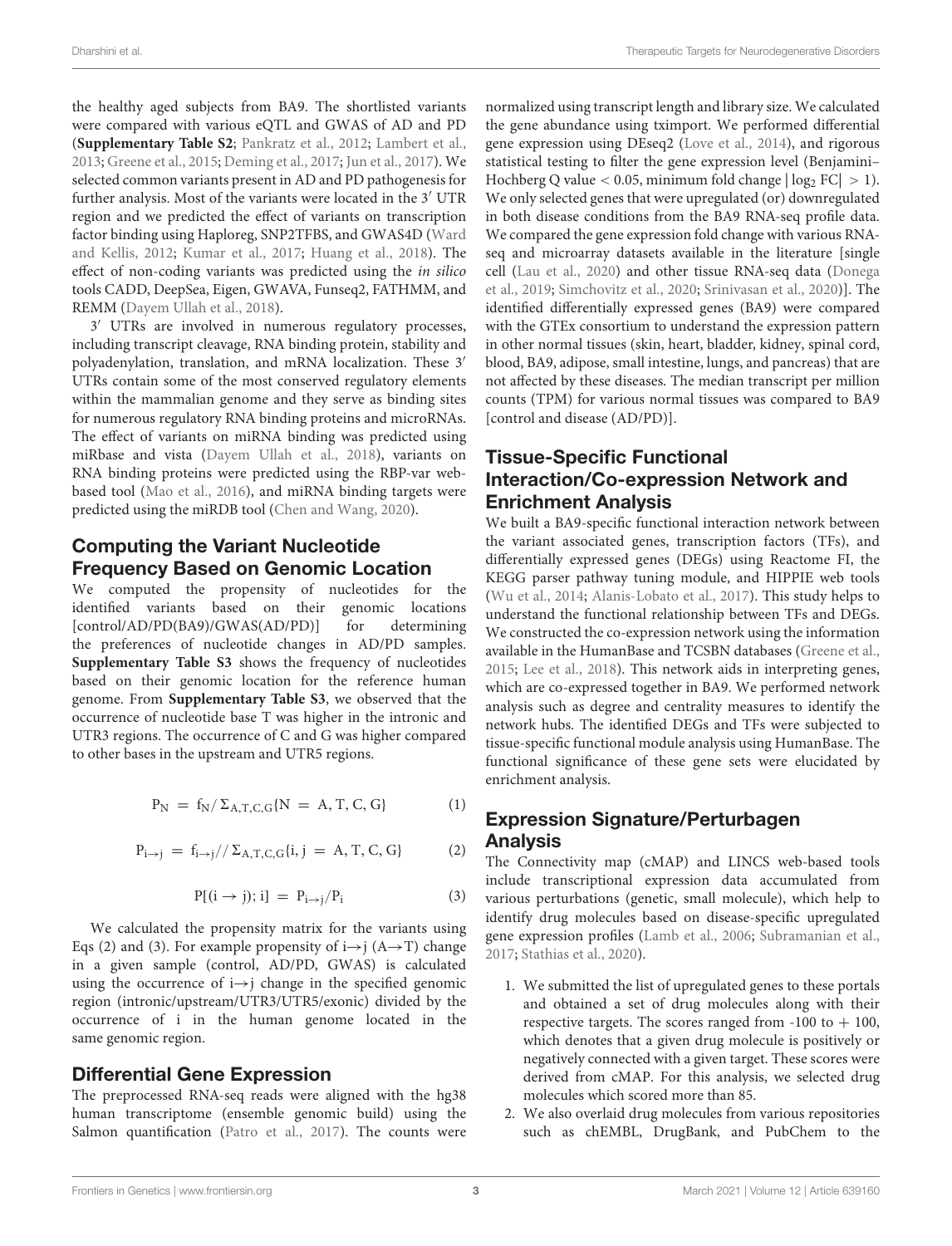functional interaction network using the Reactome FI cytoscape app.

3. We identified common drug molecules and their respective targets using both methods (1) and (2). We shortlisted the inhibitors and carefully reviewed the literature to understand the functionality of selected targets for further explorative studies. We have represented the workflow in **Supplementary Figure S1**.

## RESULTS

## Variant Analysis of BA9 Samples Obtained From AD and PD

We analyzed the BA9 samples of AD and PD and identified 167 variants present in both AD and PD samples, which were not present in the control population. The identified variants from the current study were compared with various GWAS data (AD/PD) to understand whether the variant was already reported for the disease or not. GWAS provides information on the variants predominantly present in the disease population, but the effect of those variants on transcription factor binding, expression, and miRNA binding are not explored. Hence we used in silico tools to predict the impact of the variants. **Supplementary Figure S2A** shows that 128 variants residing in non-coding regions may play an essential role in gene regulation (Siepel et al., 2005; Araujo et al., 2012). Most of the variants were found in non-coding regions in both control and disease samples. But in the disease sample, the number of 3′ UTR variants was higher compared to other regions. GWAS studies showed that most of the disease-associated variants were located in the regulatory region and in the UTR regions compared to coding segments (Ma et al., 2015; Steri et al., 2018). We also calculated the percentage of variants in each genomic location [control, AD/PD(BA9), and GWAS variants (AD/PD)], and the results are shown in **Supplementary Figure S2B**. We observed that intronic variants were higher than the coding segments due to the high percentage of the intronic region in the human genome compared to the coding region.

We also computed the nucleotide frequency for the identified variants based on their genomic locations [control/AD/PD(BA9)/GWAS(AD/PD)] for determining the preferences of nucleotide changes in AD/PD samples. In the control dataset,  $A - > G$ ,  $T - > C$  variants were high in the intronic region. In disease samples, the frequency of  $G - > A$ ,  $C >$  T was high both in the current study and in GWAS studies (**Supplementary Table S2**). This shows that epitranscriptomic modification plays an essential role in the disease mechanism (Angelova et al., 2018). Detailed information about the nucleotide frequency is represented in **Supplementary Table S4**.

Mostly identified variants were located in the non-promoter region. Mapping regulatory features such as enhancers and conserved transcription factor binding motifs to these variants may help to predict the effect. Albert and Kruglyak (2015) reported that the 3′ UTR variant found in the CELSR2 gene disrupts the cis-regulatory binding motif of C/EBP transcription factor (TF), and subsequent eQTL studies have shown that this variant affects the gene expression of SORT1 which is 40kb away from the variant site and is involved in myocardial infarction. We predicted the variant effects using various in silico tools (described in the section "Materials and Methods"). Of the 167 identified variants, 103 affected the binding affinity of 47 known transcription factors, which are already implicated in AD and PD. Microarray studies reported in the literature showed that these TFs are dysregulated in both disease conditions (Blalock et al., 2004; Lesnick et al., 2007; Zheng et al., 2010; Narayanan et al., 2014; Wang et al., 2016; Berchtold et al., 2019; Patel et al., 2019; Piras et al., 2019). **Table 1** lists some of the crucial variants affecting the conserved regulatory motifs of the transcription factors involved in both diseases. Detailed information about the identified variants and their predicted effects are represented in **Supplementary Table S5**.

DNA methylation plays a crucial role in epigenetic regulation and gene expression. The 3′ UTR region is enriched with methylation sites and is positively correlated with gene expression profile (McGuire et al., 2019). Studies showed that (Wang et al., 2019) 3′ UTR variants affect the methylation pattern as well as gene expression. We observed that the identified variants, which mainly affected the regulatory elements, were involved in demethylation (DNMT1), histone acetylation (KAT2B), and deacetylation (HDAC1), and these genes are dysregulated in AD and PD. **Table 1** shows that the STARD10 [rs14823530 (C/T)] variant disrupts the binding of CREBBP TF and regulates other transcription factors involved in synaptogenesis through histone acetylation (Valor et al., 2013). CREBBP is upregulated in both diseases. Variants such as DGKQ [rs75067698 (G/A)], NCALD [rs113375628 (G/A)], NAB2 [rs3024983(C/T)], and CTIF [rs141179242(G/T)] affect DNMT1 binding. DNMT1 is involved in DNA methylation and thereby controls gene expression and is upregulated in AD and PD. The SRD5A1 [rs1042150 (G/A)] variant disrupts KAT2B TF binding and is involved in transcription activation by transferring the acetyl group. KAT2B is upregulated in AD and PD. The MUM1 [rs139291622 (C/T)] variant disrupts HDAC1 binding, and this TF is implicated in transcriptional repression by deacetylation, which is downregulated in AD and PD (CoppedÃ, 2014). The TWISTNB [rs17354985 (T/C)] variant impairs the MEF2A TF binding. This TF negatively regulates mitochondrial function which dampens ATP functionality and is upregulated in both diseases. The CTNS [rs111977802 (C/T)] variant disrupts the binding of REST which participate in neurogenesis. REST is downregulated in both diseases. SRRM3 [rs77373389(G/A)], IRF2BPL [rs76980172 (G/C)], and UNC45A [rs144002184 (C/T)] variants disrupt ZBTB7A TF binding. This TF acts as a transcriptional repressor and is upregulated in AD and PD. This analysis revealed an imbalance in the transcriptional network that leads to aberrant activation or inactivation of downstream genes. Additionally, the ZCCHC24 [rs147555076(T/C)] variant disrupts Bcl2 binding, is involved in apoptosis regulation, and is upregulated in these diseases. Furthermore, we identified that the SZRD1 [rs138678090 (C/T)] and YWHAB [rs188983062 (C/G)] variants affect hsa-miR-301a-3p and hsa-miR-212-3p miRNA binding. These miRNAs are downregulated in both diseases, as reported in the literature using miRNA signature studies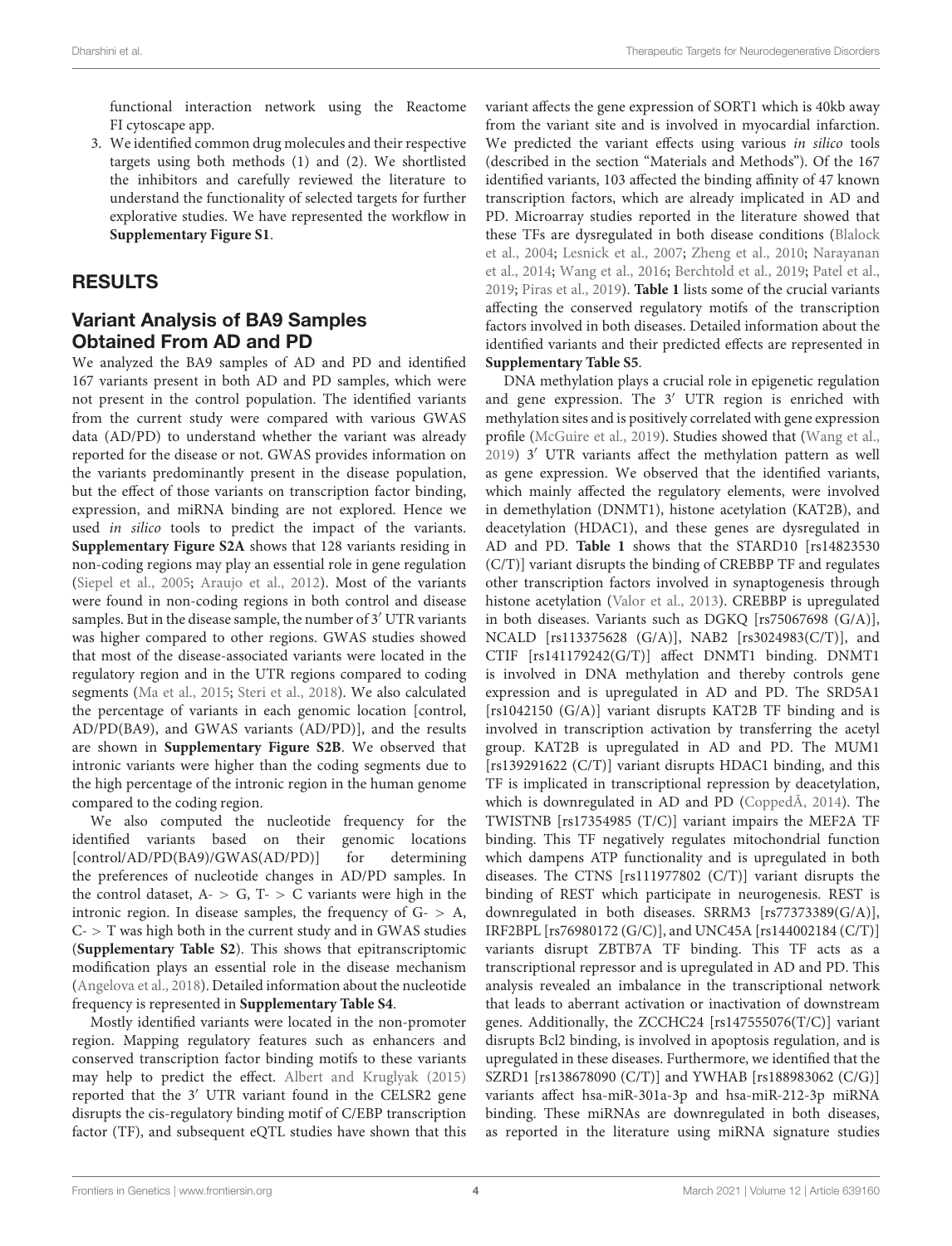| Dharshini et al. | Therapeutic Targets for Neurodegenerative Disorders |
|------------------|-----------------------------------------------------|
|                  |                                                     |

|  |  | <b>TABLE 1</b>   Common variants and their effect on regulatory elements. |  |  |  |  |  |  |  |
|--|--|---------------------------------------------------------------------------|--|--|--|--|--|--|--|
|--|--|---------------------------------------------------------------------------|--|--|--|--|--|--|--|

| Chromosome     | <b>Position</b> | Reference<br>allele | <b>Alternative</b><br>allele | Genomic<br><b>location</b> | Gene name        | <b>SNP ID</b> | Regulatory<br>element (TF) | <b>AD/PD TF expression</b><br>(fold change) |
|----------------|-----------------|---------------------|------------------------------|----------------------------|------------------|---------------|----------------------------|---------------------------------------------|
| 11             | 72756232        | C                   |                              | Intronic                   | STARD10          | rs148235301   | <b>CREBBP</b>              | Up(2.7, 1.4)                                |
| 4              | 959671          | G                   | A                            | UTR <sub>3</sub>           | <b>DGKQ</b>      | rs75067698    | DNMT <sub>1</sub>          | Up (5.4, 3.8)                               |
| 8              | 101689173       | G                   | A                            | UTR <sub>3</sub>           | <b>NCALD</b>     | rs113375628   |                            |                                             |
| 12             | 57095374        | С                   |                              | UTR <sub>3</sub>           | NAB <sub>2</sub> | rs3024983     |                            |                                             |
| 18             | 48859991        | G                   |                              | UTR <sub>3</sub>           | <b>CTIF</b>      | rs141179242   |                            |                                             |
| 19             | 1376842         | С                   |                              | UTR <sub>3</sub>           | MUM <sub>1</sub> | rs139291622   | HDAC1                      | Down $(-4.7, -3.5)$                         |
| 5              | 6668802         | G                   | A                            | UTR <sub>3</sub>           | SRD5A1           | rs1042150     | KAT2B                      | Up (6.8, 2.7)                               |
| $\overline{7}$ | 19696657        | T                   | C.                           | UTR <sub>3</sub>           | <b>TWISTNB</b>   | rs17354985    | MEF2A                      | Up(2.7, 1.4)                                |
| 17             | 3636541         |                     | С                            | UTR <sub>5</sub>           | <b>CTNS</b>      | rs111977802   | <b>REST</b>                | Down $(-2.7, -4)$                           |
| 12             | 84861228        |                     | C                            | UTR <sub>3</sub>           | SLC6A15          | rs143168309   | <b>RXRA</b>                | Down $(-4.2, -5.5)$                         |
| $\overline{7}$ | 76273420        | G                   | A                            | Intronic                   | SRRM3            | rs77373389    | ZBTB7A                     | Up (8.7, 3.7)                               |
| 14             | 77028141        | G                   | C                            | UTR <sub>5</sub>           | IRF2BPL          | rs76980172    |                            |                                             |
| 15             | 90947604        | С                   |                              | Intronic                   | UNC45A           | rs144002184   |                            |                                             |
| 10             | 79386308        |                     | C                            | UTR <sub>3</sub>           | ZCCHC24          | rs147555076   | BCL <sub>2</sub>           | Up (3.5, 2.2)                               |

*The highlighted genes are involved in histone acetylation and methylation.*

(Kumar and Reddy, 2016; Pallarès-Albanell et al., 2019). 3′ UTR variants such as rs72984526 (CAPZA1), rs149358308 (PBX1), rs1042150 (SRD5A1), and rs41305489 (CENPP) affect the RNA structure (riboSnitch) along with the RBP binding motif, which in turn affects miRNA binding. Details are given in **Supplementary Table S5**. In summary, we observed the effect of variants at multiple hierarchies such as 27 TFs, two miRNA, and 30 RBP binding motifs which were altered by 3′ UTR variants. We represent this information in **Supplementary Figure S3** along with the tools used to predict the effect of variants.

## Differentially Expressed Genes in AD and PD

We identified differentially expressed genes with similar gene expression profiles in both AD and PD. We observed that 100 and 98 genes were up and downregulated in AD and PD pathogenesis, respectively. The details of count tables along with the volcano plot are given in **Supplementary Table S6** and **Supplementary Figure S4**.

#### Comparison of BA9 Gene Expression (Disease) With GTEx Normal Tissue Expression

The upregulated and downregulated gene expression profiles of the BA9 disease samples were compared with the GTEx consortium to understand the expression pattern in other normal tissues that are not affected by these diseases. The details are provided in **Supplementary Figures S5, S6**. The TPM value was high for the disease BA9 tissue for upregulated genes and low for downregulated genes. The pattern of gene expression in the disease sample differed from that of other control tissues.

#### Comparison of BA9 Gene Expression (Disease) With Other RNA-Seq Data (AD/PD)

Due to the unavailability of BA9 RNA-seq data in both diseases, we compared expression profiles with recently published RNAseq data from various other tissues. Details are provided in **Supplementary Table S7**.

The single-cell RNA-seq data obtained from the prefrontal cortex (BA9) were available for Alzheimer's disease. It consisted of 80,660 cells from six different cell types derived from 12 AD disease samples (Lau et al., 2020). The expression pattern (fold change) of single nucleus RNA-seq data was compared to the bulk RNA-seq data expression pattern (BA9-current study). Bulk RNA-seq data showed a similar expression pattern with single-cell RNA-seq data (**Figure 1**). FLT1 gene expression was high in endothelial, astrocytes, and excitatory neurons, and bulk RNA-seq also captured this gene as upregulated in disease conditions. PSMD1 was downregulated in endothelial cells, excitatory neurons, and microglia and bulk RNA-seq data showed that this gene was downregulated in disease conditions. Detailed information about the fold change in bulk and single nuclei RNAseq data (BA9) are given in **Supplementary Table S7**. Most of the gene expression patterns matched the singlecell RNA seq data.

#### Biological Classification of Differentially Expressed Genes

We grouped the differentially expressed genes based on up and downregulation. Using the clueGo cytoscape app, we classified genes based on their biological functions. The functional enrichment modules for upregulated and downregulated genes in AD and PD pathogenesis are shown in **Figure 2**. Furthermore, genes related to negative regulation of endothelial function and cellular senescence were upregulated, while genes involved in mitochondrial function and neuromuscular processes were downregulated. The list of differential gene expression is given in **Supplementary Table S6**. Upregulation of the FLT1 and FGFR1 genes may affect the blood-brain barrier (Mahoney et al., 2019; Chen et al., 2020; Lau et al., 2020). Additionally, cellular senescence is provoked by various factors such as mitochondrial dysfunction, oxidative stress, inflammation, and protein mishandling. The upregulation of senescence-related genes (BCL6, SIRT1) may lead to the deterioration of functional features.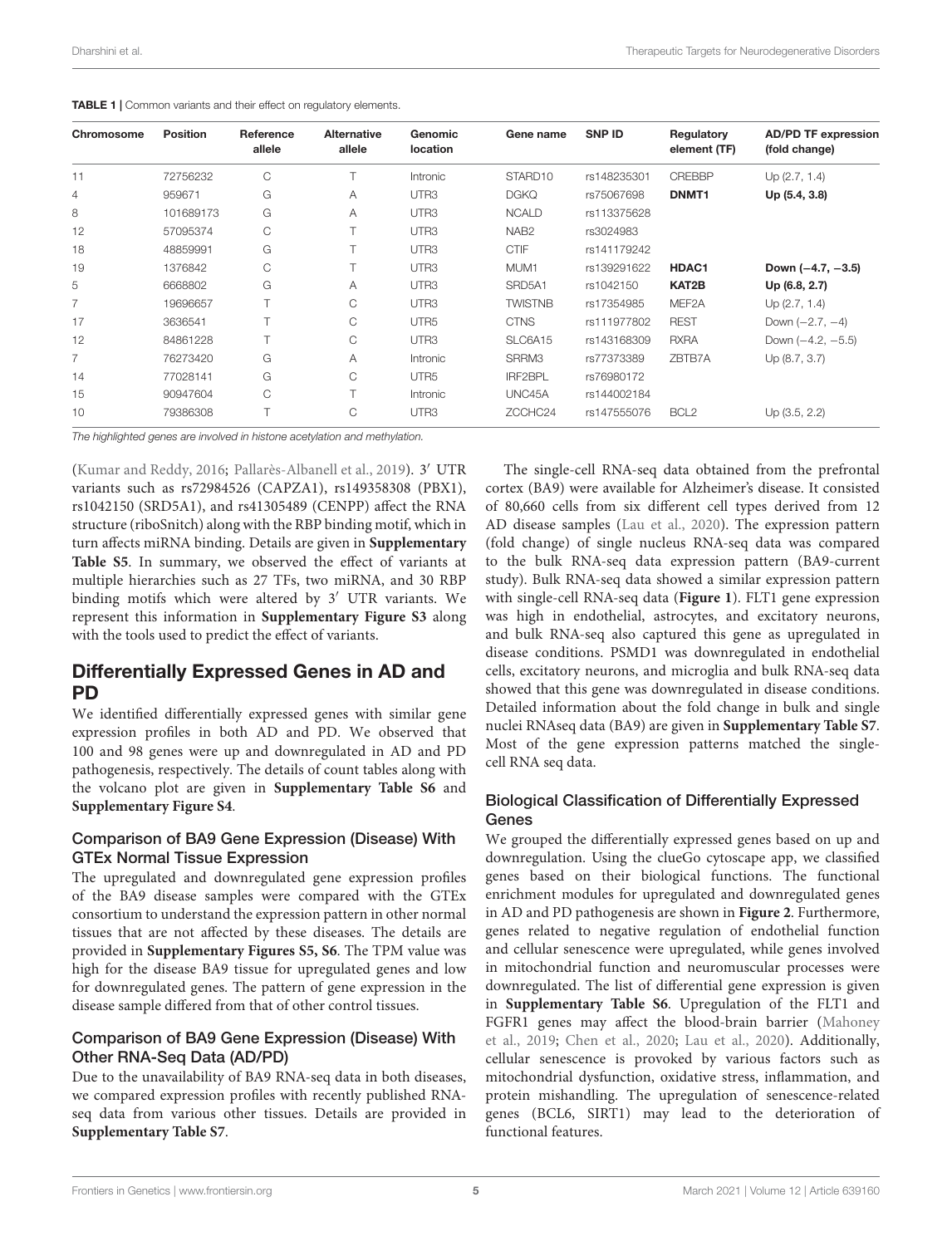

On the other hand, mitochondrial localization (MFN2, TIMM10, TOMM22) and neuromuscular function (MYH10, RBFOX2, PAFAH1B1)-related genes were downregulated. We observed that the dysregulation of genes related to endothelial function influence BBB damage, which leads to impairment in vascular dynamics. Additionally, mitochondrial function-related genes were dysregulated and led to inadequate energy resources (Bélanger et al., 2011; Freeman and Keller, 2012; Sweeney et al., 2018a). All these events led to oxidative stress, which ultimately influences cellular senescence (Sweeney et al., 2018a). In addition, we also generated a boxplot based on the normalized count values obtained for these genes using control, AD, and PD datasets, and the data are shown in **Supplementary Figure S7**.

## Effect of Variant, miRNA Binding, and Downstream Expression

We observed that the 3′ UTR gene variants SZRD1 and YWHAB affected the regulatory binding motifs of hsa-miR-301a-P and hsa-miR-212a-p binding (**Figure 3**). These miRNAs were downregulated in both disease conditions. We predicted potential miRNA targets and observed that these targets were upregulated in both disease conditions. hsa-miR-301a-p miRNA

targets the genes SUN2, NFIB, LRP4, and PHF20 whereas hsamiR-212a-p targets DOCK4, PNISR, CLMN, LSIRT1, and TJAP1. All these genes were upregulated in both disease conditions. Both of these miRNA target the following genes MAPK1, QKI, and ZBTB20 and these genes are upregulated in AD and PD (**Supplementary Table S6**).

# Tissue-Specific Functional Interaction and Co-expression Networks

We identified common variants, which may create or disrupt the conserved regulatory binding motifs of TFs involved in AD and PD. These TFs may activate or inhibit various downstream genes. To understand the functional relationship between TFs and DEGs, we built a tissue-specific interaction network. We also identified fewer overlaps between these classes (TF, DEG, and variants). The below mentioned genes overlapped in either of two groups: TF/DEG TCF12, variant/DG FLT1, and variant/TF TAL1.

**Figure 4** illustrates the interaction between some of the essential TFs and DEGs. These TFs showed increased connectivity (degree > 5). The relationship between the identified DEGs and TFs can reveal important insights into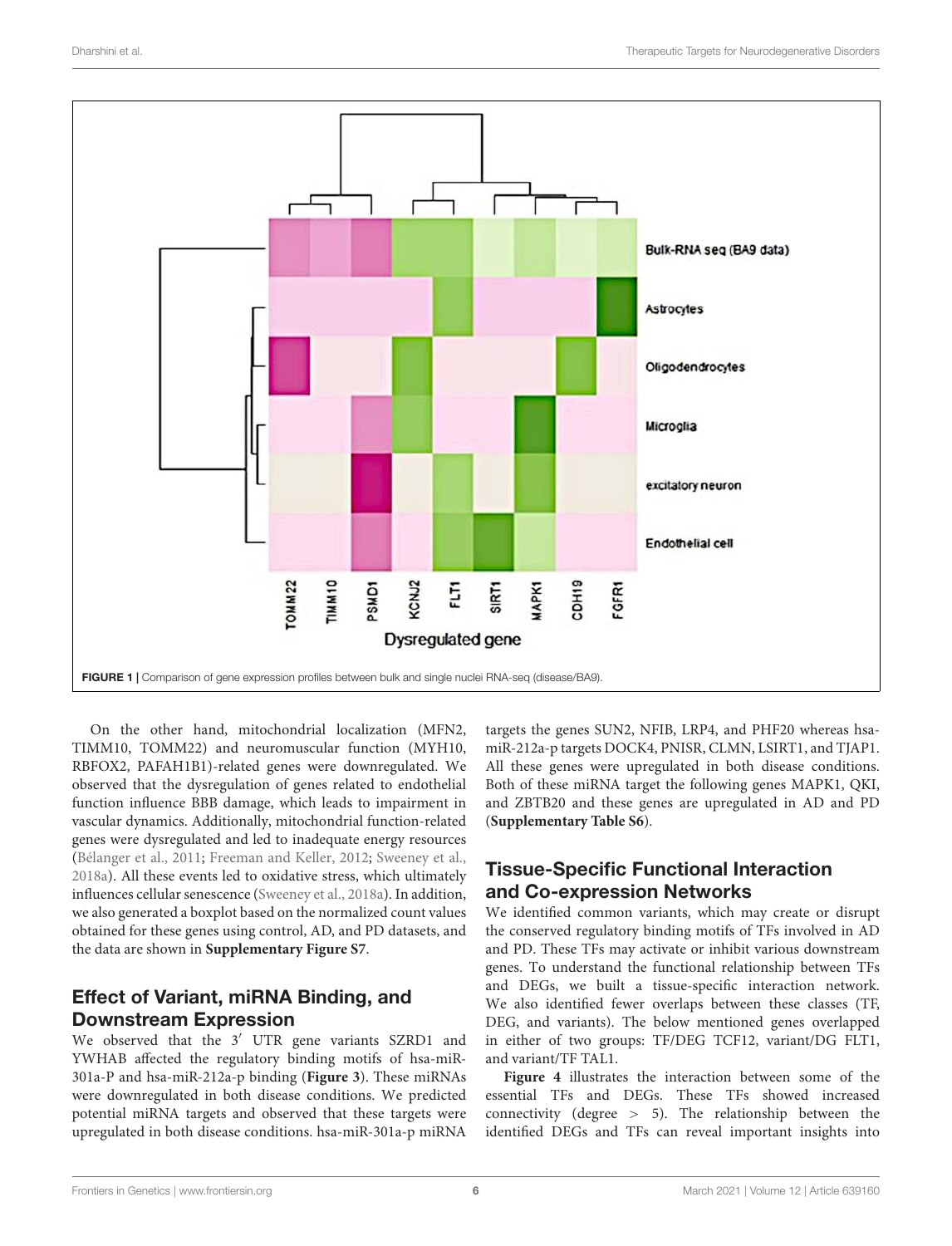



neuronal cell survival. **Figure 4** denotes that CHD9 activates CREBBP, and both TFs are upregulated in AD and PD. NCOR1 and JUN inhibit CREBBP, and these TFs are downregulated and co-expressed in BA9. KAT2B and FGFR1 interact with CREBBP, and these genes are co-exprssed and upregulated in AD and PD. CREBBP activates FLT1, CTBP1, BCL2, NFIB, BCL6, PBX1,

and CUX1. All these genes are upregulated in both diseases. CREBBP TF binding is affected by the intronic variant (**Table 1**). CHD9, HDAC1, PBX1, JUN, CTBP1, CREBBP, and KAT2B genes are involved in NOTCH signaling, which is essential for endothelial cell migration, axonal sprouting, and neuronal survival (Lasky and Wu, 2005).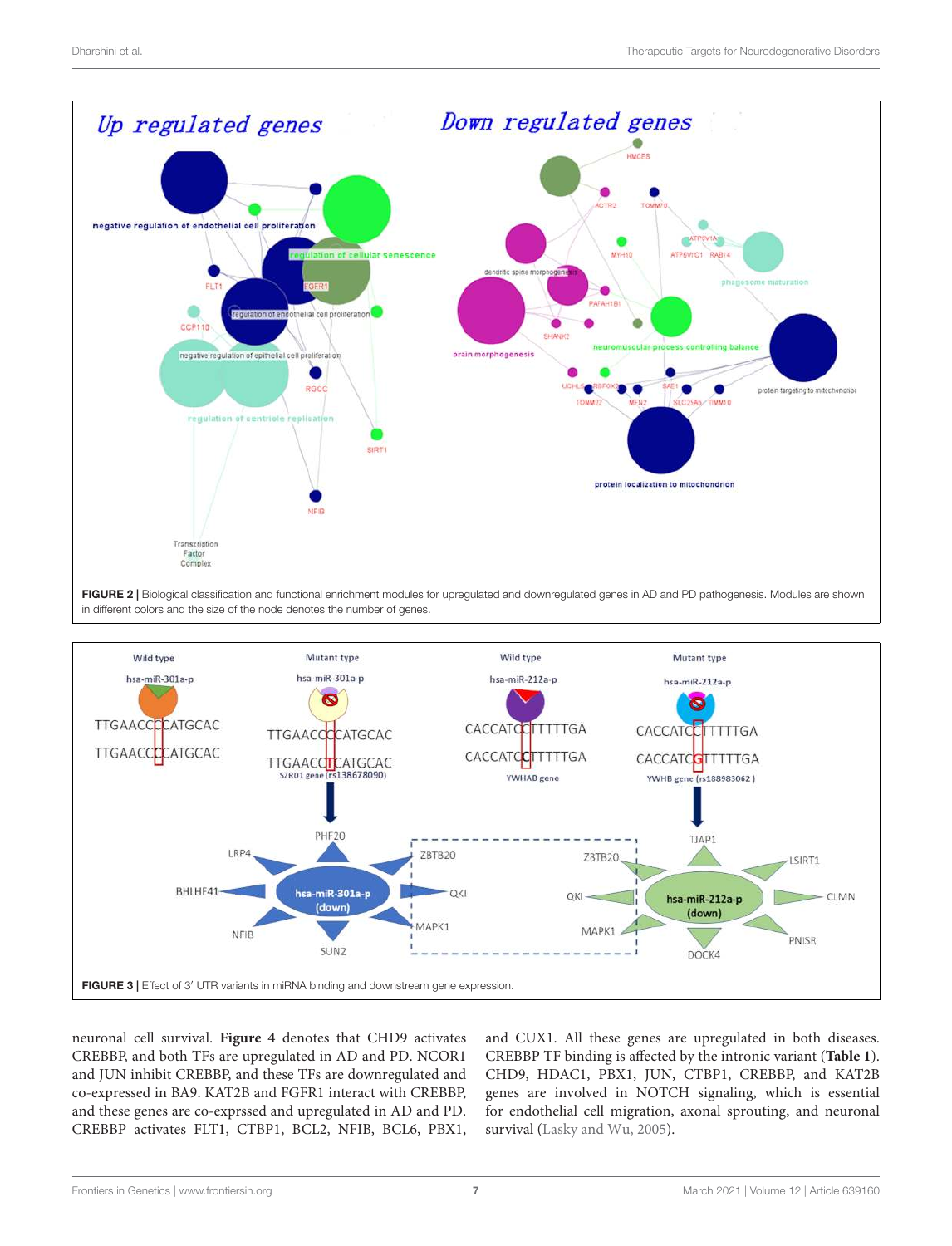

JUN, TRIM28, and E2F1 activate HDAC1, and all these genes are downregulated in disease conditions. HDAC1 inhibits E2F1, IRF1, JUN, and GATA3, and these genes are downregulated in AD and PD. HDAC1 interacts with BHLHE41, DNMT1, REST,

and BCL6, and is co-expressed in BA9. DNMT1 TF binding is affected by UTR variants (**Table 1**). E2F1, JUN, and BCL6 are involved in cellular senescence and autophagy. JUN, DNMT1, and REST genes are implicated in AKT cell survival signaling,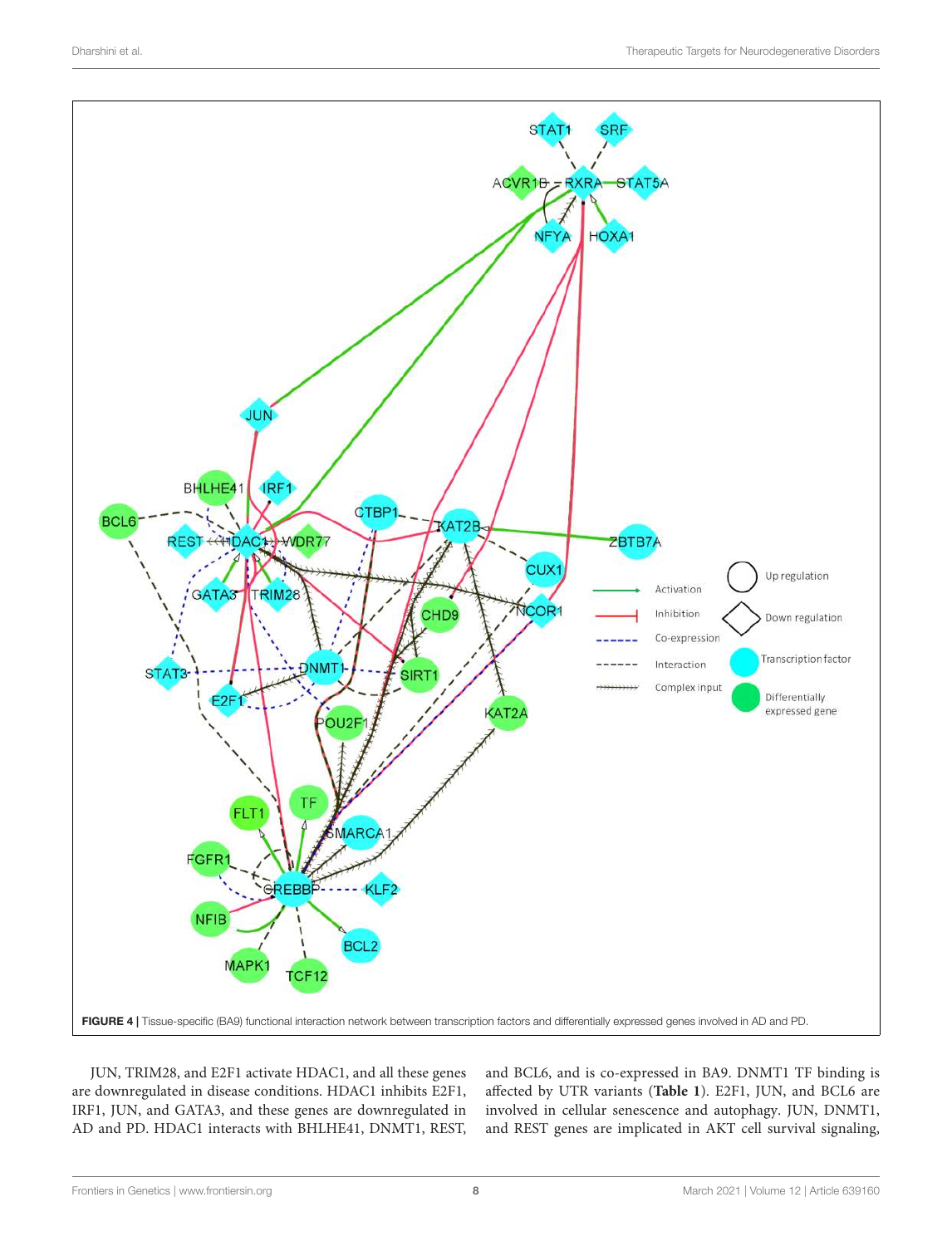which shows that genes participate in autophagy, and cell survival signaling is dysregulated in both of the disease conditions.

KAT2B is activated by ZBTB7A and upregulated in disease conditions. KAT2B inhibits HDAC1 and interacts with CREBBP, DNMT1, KLF2, KAT2A, SIRT1, CTBP1, E2F1, and JUN, and is co-expressed in BA9. KAT2B TF binding is affected by UTR variants (**Table 1**). Major constituents of these gene sets are involved in NOTCH signaling and oxidative stress related senescence. IRF1 and FGFR1 activate MAPK1, and these genes are upregulated in the disease conditions. MAPK1 regulates the expression of YWHAB, RXRA, STAT3, FGFR1, and BCL2 genes. These genes participate in synaptic transmission and are dysregulated in disease conditions.

Downregulated RXRA activates STAT5A, JUN, and NCOR1, and these genes are downregulated in these disorders. RXRA inhibits CHD9 and CREBBP. RXRA TF binding is affected by UTR variants (**Table 1**). Dysregulation of these genes resulted in aberrant long term potentiation and survival signaling pathways. From this study, we found an inherent relationship between TFs and DEGs in disease conditions which may involve various crucial signaling pathways, including the regulation of endothelial cells, oxidative stress response, and cell survival pathways. Detailed information about the functional interaction and co-expression of other genes are provided in **Supplementary Table S8**.

## Functional Module Network Analysis

The most common identified differentially expressed genes and transcription factors were subjected to tissue-specific functional enrichment analysis. Modules were denoted as enriched biological functions obtained from the tissue-specific community network from the list of DEGs/TFs. **Figure 5** illustrates functional enrichment modules and shows various tissue-specific functional modules dysregulated in AD and PD. We observed that 65 genes (47 upregulated, 18 downregulated) were dysregulated. These genes were involved in vascular smooth muscle cell regulation and are essential for preserving blood pressure in the brain (Ni et al., 2018). We found that intermodule interactions were predominant between endothelial cells (M2) and smooth muscle cell regulation (M6) (**Figure 5**). In this section, we discuss a few hubs, which are identified based on the network properties (degree  $> 5$ , detweenness centrality  $> 0.5$ ), and are highlighted in **Figure 5**.

The PSMD1 and UBE2N genes are involved in proteolysis and DNA damage response. They are downregulated in AD and PD. The QKI gene belongs to the RNA binding protein that regulates myelination. The QKI gene interacts with UBE2B and MYH10, and these genes are essential for the regulation of ubiquitination and cytoskeleton-mediated motility. These genes are downregulated and therefore show impairment of proteasome-mediated ubiquitination and cell transport processes under disease conditions. This may affect mitochondrial and vesicular mobility and hinder the quality control of mitochondria, thereby depleting ATP production. The PPM1B gene interacts with G3BP2 and participates in NF-kB regulation, which plays a key role in inflammation and apoptosis. The SIRT1 gene interacts with KAT2B, NAA16 is involved in the acetylation process, and all of these genes are upregulated under disease conditions.

In this study, the variant FLT1 (rs144398423-3′ UTR; VEGFR1) was identified in AD and PD. The FLT1 gene interacts with USF2, TAL1, ZBTB16, and GATA2, and these genes are involved in the development of the blood vessels and vasculature. The ATP-sensitive potassium channel (KCNJ2) interacts with FLT1 in the endothelial vascular pathway. Following an action potential, the potassium concentration of the extracellular region is higher, dilating the blood vessel for subsequent neuronal activity. In disease conditions, it has been observed that the dysregulation of potassium-related genes affects vasodilation through vascular smooth muscle and endothelial cell pathways. Both pathways are essential to maintain vascular integrity and the blood-brain barrier (Zenaro et al., 2017). We found that identified hub genes interact with other genes in specific biological functions from this enrichment analysis. From the above analysis, the BBB is essential for functional homeostasis of the human brain, and hence we propose that restoring the BBB may save the neuron against degeneration in both the diseases.

# Identification of Common Potential Drug Targets in AD and PD

We identified common druggable targets to treat AD and PD disease pathogenesis and mapped the known drugs with the tissue-specific functional module network. We obtained a set of drugs based on gene expression profiles and a connectivity map, which targeted various kinase families represented in **Figure 6**.

From this analysis, we found that potential druggable targets MAPK1, FGFR1, and FLT1 are upregulated in both AD and PD pathogenesis. The pattern of gene expression in the disease sample differs from that of other control tissues. In BA9 disease tissue, the TPM count values for these genes are high compared to control tissues (**Supplementary Figure S8**). Selective inhibition of these targets may provide common therapeutic interventions. However, the mapped drugs showed off-target effects and are listed in **Supplementary Table S9**. To understand these selected target mechanisms, we carefully mined the literature, and the details are illustrated in **Figure 7**.

Mitogen-activated protein kinase 1 (MAPK1), widely known as p38, participates in cell proliferation, inflammation, and stressmediated cell death. The mechanism of proposed possible targets is explained below:

- (i) MAPK1 hyper-phosphorylates Tau and converts them into insoluble aggregates, which affects synaptic transmission.
- (ii) Insoluble protein aggregation activates p38 signaling which acts as a double-edged sword by releasing proinflammatory cytokines and neurotrophic factors, which may save the neuron from the insult, or it may destroy the endothelial cells by releasing cytotoxic cytokines.
- (iii) Insoluble protein aggregation interrupts mitochondrial function and increases ROS production which ultimately leads to oxidative stress, which in turn activates p38 signaling and induces apoptosis (Gerschütz et al., 2014; von Bernhardi et al., 2015).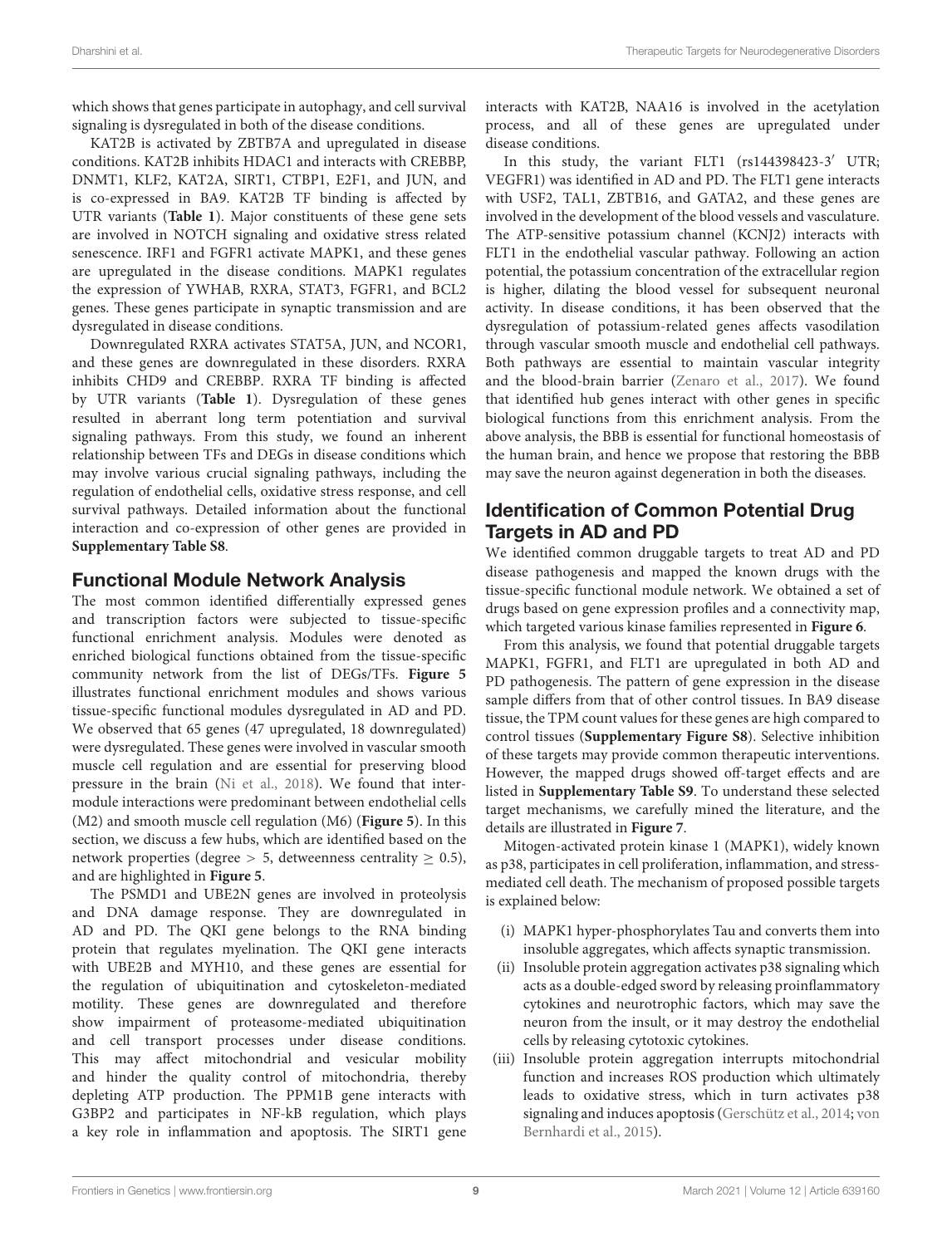

The inhibition of p38 reduces oxidative stress and provides neuroprotection by regulating autophagy (Chen et al., 2018). On the other hand, designing a specific kinase inhibitor is challenging due to its cross signaling with other kinase proteins. Most of the claimed inhibitors activate or block other kinase families (**Supplementary Table S9**). Further studies are required to understand and selectively target MAPK1 signaling to overcome the inflammation threat.

Fibroblast growth factor receptor-1 (FGFR1) is another potential drug target for neurodegeneration and plays an essential role in glia/endothelial cell regulation, angiogenesis, and wound healing. We found that FGFR1/FGF2 is upregulated in AD and PD.

(iv) FGFR1 provides a "help-me/eat-me" signal to microglia and astrocytes through activating p38-MAPK signaling. This signaling helps clear debris, provides neuroprotection, and provokes inflammatory cytokines, affecting the damaged neuron and endothelial cells. Further, FGFR1 expression is higher near the senile plaques of deceased patients (Ye et al., 2019; Chen et al., 2020). This shows that FGFR1 upregulation may be neuroprotective or harmful to the neuronal population. A recent study showed that after traumatic injury, FGF binds to FGFR1 and increases

adhesion and tight junctions, which in turn reduces blood-brain barrier permeability and guards the neuron against chronic insult (Shi et al., 2018). The role of FGFR1 in neuroinflammation and neuroprotection needs to be elucidated through activation and antagonization of the receptor.

VEGFR1, VEGFR2, and VEGFR3 mainly regulate the VEGFR pathway and are mainly activated by permeability factor VEGF-A (Mahoney et al., 2019). This pathway is essential to regulate endothelial cell migration, blood-brain barrier permeability, cell survival, and angiogenesis. Vascular endothelial growth factor receptor-1 (VEGFR1), also denoted as FLT1, is an attractive neurovascular target for both AD and PD (Weddell et al., 2018). During hypoxic conditions, such as cerebral hypoperfusion (decreased blood pressure), VEGF-A predominantly binds to FLT1, thereby regulating angiogenesis and inflammation.

(v) The upregulated FLT1 modulates microglia migration through MAPK signaling and promotes the inflammatory response. During cell stress, the reactive astrocytes release proinflammatory cytokines and VEGF-A, which affects BBB integrity, or it may provide neurotrophic factors to overcome the insult (Patel et al., 2010; Cho et al., 2017;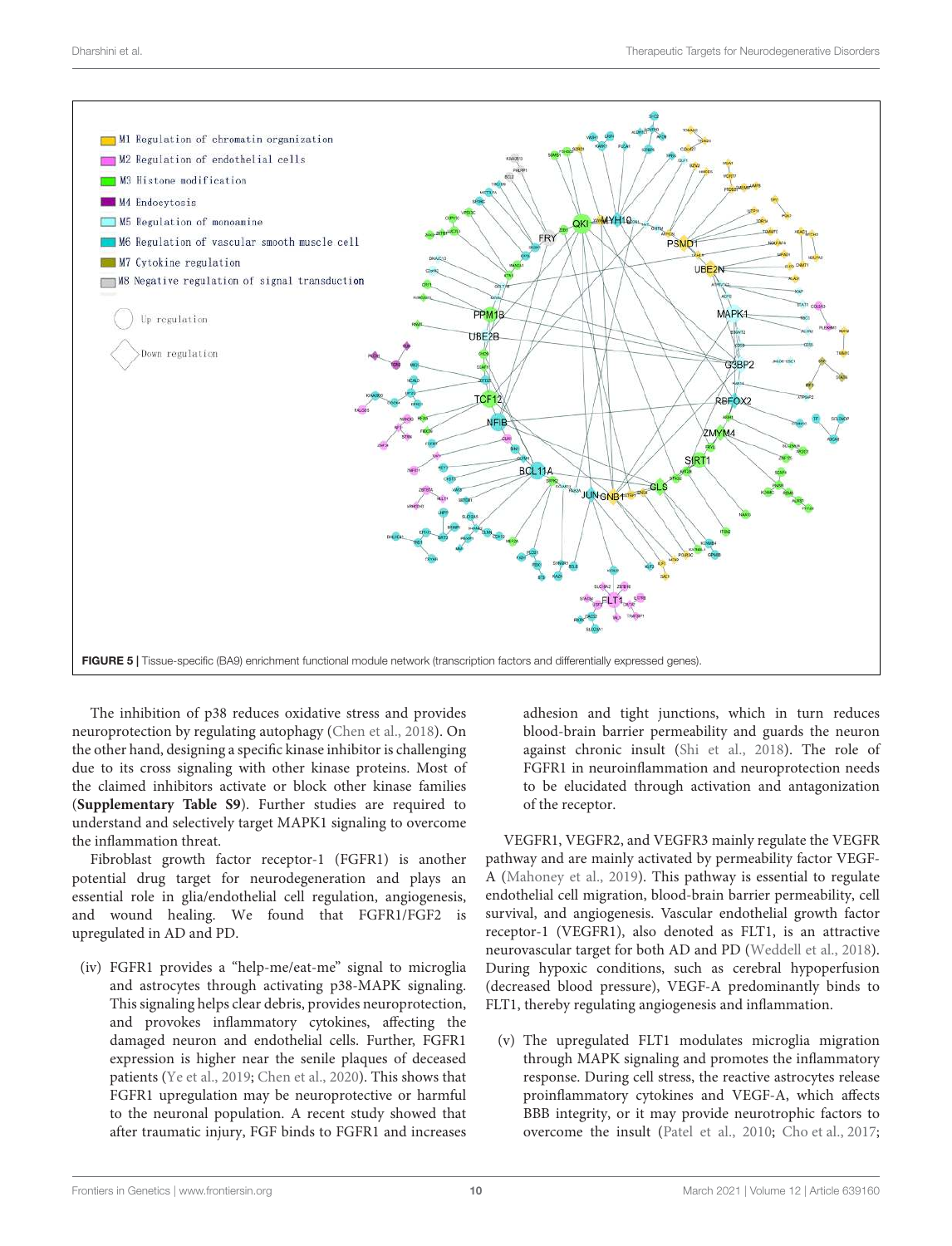

Zenaro et al., 2017). Yang et al. (2004) showed that increased VEGF-A expression and FLT1 form leaky blood vessels near amyloid plaques. On the other hand, plaques affect VEGF-A binding to its receptor VEGFR2 which impacts neuronal survival and vascular integrity, showing that a higher concentration of VEGF-A leads to leaky blood vessels and BBB. Further research may be needed to identify the VEGF concentration (by selectively blocking VEGFR1 signaling), reduce inflammation, and improve vasculature and BBB integrity. Selectively targeting these kinase receptors is challenging due to cross signaling with other pathways and domain similarity. It is necessary to perform further explorative experiments to evaluate these targets for therapeutic intervention to reduce BBB permeability and neuroinflammation.

# **DISCUSSION**

In this study, we explored potential druggable targets for AD and PD using BA9 RNA-seq data. We identified variants and compared them with GWAS studies. We found that 167 variants are common between AD and PD, which are not present in control samples. We evaluated the effect of these GWAS variants using various in silico tools. A total of 128 variants are located in non-coding regions, affecting the regulatory elements involved in

gene expression. The SZRD1 [rs138678090(C/T)] and YWHAB [rs188983062(G/C)] variants affect hsa-miR-301a-3p and hsamiR-212-3p miRNA binding and these miRNAs are found to be downregulated in both diseases. The identified 3′ UTR variants disrupt the regulatory binding motif of 47 TFs, known to participate in AD and PD pathogenesis. DNMT1 and HDAC1 TFs regulate DNA methylation and histone acetylation, thereby affecting downstream signaling genes.

We built BA9 specific co-expression and functional interaction networks, and we identified the functional association between variants, DEGs, and TFs. For example, the CREBBP TF regulatory motif is disrupted by the STARD10 (rs148235301) gene variant. CREBBP activates the genes FLT1 and FGFR1, and is co-expressed in BA9; these genes are upregulated in disease conditions that are involved in vascular smooth muscle and endothelial pathways. These pathways are essential to maintain the vascular integrity and restoration of BBB and provide neurotrophic factors and metabolites to save the surviving neuronal population against various stress stimuli. Therefore, loss of BBB integrity results in disruption of neurovascular communication and cerebral blood flow (Sweeney et al., 2018b). In AD and PD, reduced regional cerebral blood flow was observed in the motor cortex (Sweeney et al., 2018a). These events led to impairment in vascular-glial communication resulting in an energy crisis and influence the energy craving neurons. Due to metabolic stress, these neurons are unable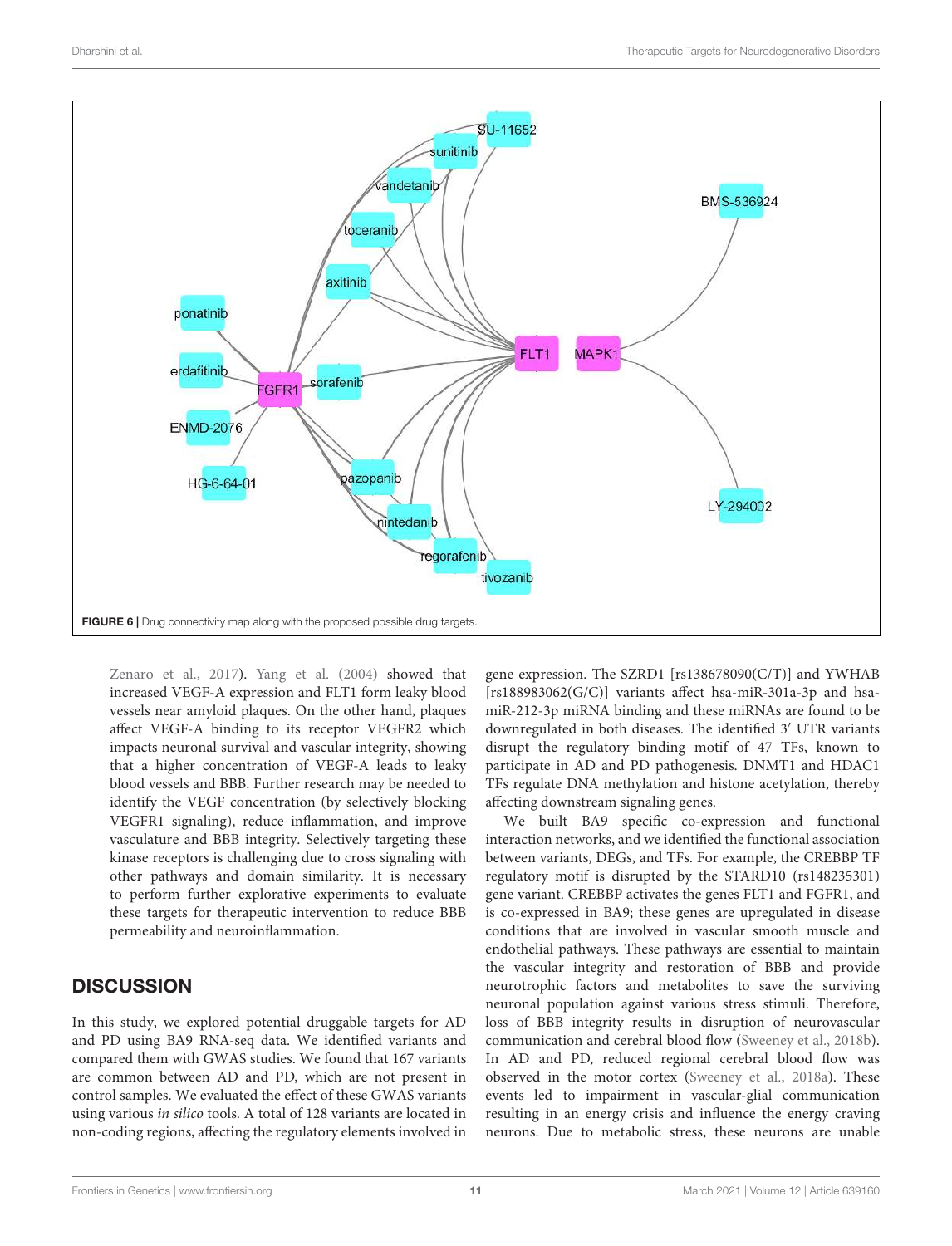![](_page_11_Figure_2.jpeg)

to meet their energy requirement for securing functional homeostasis. Gene signature analysis and an in-depth literature search revealed that MAPK1, FGFR1, and FLT1 are promising therapeutic targets for AD and PD.

Abnormal neuroinflammation is the biggest threat to the BBB and endothelial cells. Investigating MAPK1 and FGFR1 targets may reduce neuroinflammation and extend neuronal survival. Modulating the FLT1 pathway may provide therapeutic VEGF concentration, which may activate the VEGFR2 pathway, reducing BBB permeability and leaky blood vessels. The proposed possible targets to treat neurodegeneration belong to the kinase family. Designing selective inhibitors for the kinase family is strenuous due to its domain functionality and cross-talk between various other kinases. A recent study explains the role of the kinome and its inhibitor design can open new ventures for neuroscientists to treat CNS degeneration (Krahn et al., 2020). Exploring these targets may reduce pathological neuroinflammation and increase vasculature integrity, saving the neuron from chronic insult.

# LIMITATIONS

Major limitations of the present study are the small sample size (28 PD and nine AD samples) and the fact that we used in silico tools to predict the effect of variants. Although the results are reported using a small dataset all the variants identified in the work showed good agreements with other eQTL and

GWAS studies of AD and PD using large datasets. The results obtained in this work could be strengthened upon the availability of a wide volume of data and experimental validation of the identified variants.

Another limitation of using pathological tissue samples is that it is not possible to distinguish targets that will address primary causative events from downstream pathology. For example, if cell type A (BA9) dies in both diseases, this would be reflected in the differential expression and appear to target this analysis. However, many possible scenarios could complicate this logic: (i) cell type A (BA9) could die via different mechanisms in these two diseases (AD/PD), making the target different (and unknown) in each condition and (ii) cell type A (BA9) might die only because cell type B has some primary malfunction that is not detected by the differential expression analysis and in this case, we would need to target cell type B.

# DATA AVAILABILITY STATEMENT

The original contributions presented in the study are included in the article/**Supplementary Material**, further inquiries can be directed to the corresponding author/s.

# AUTHOR CONTRIBUTIONS

MMG and SAPD conceived the project. SAPD carried out the computations. SAPD, SJ, YT, and MMG contributed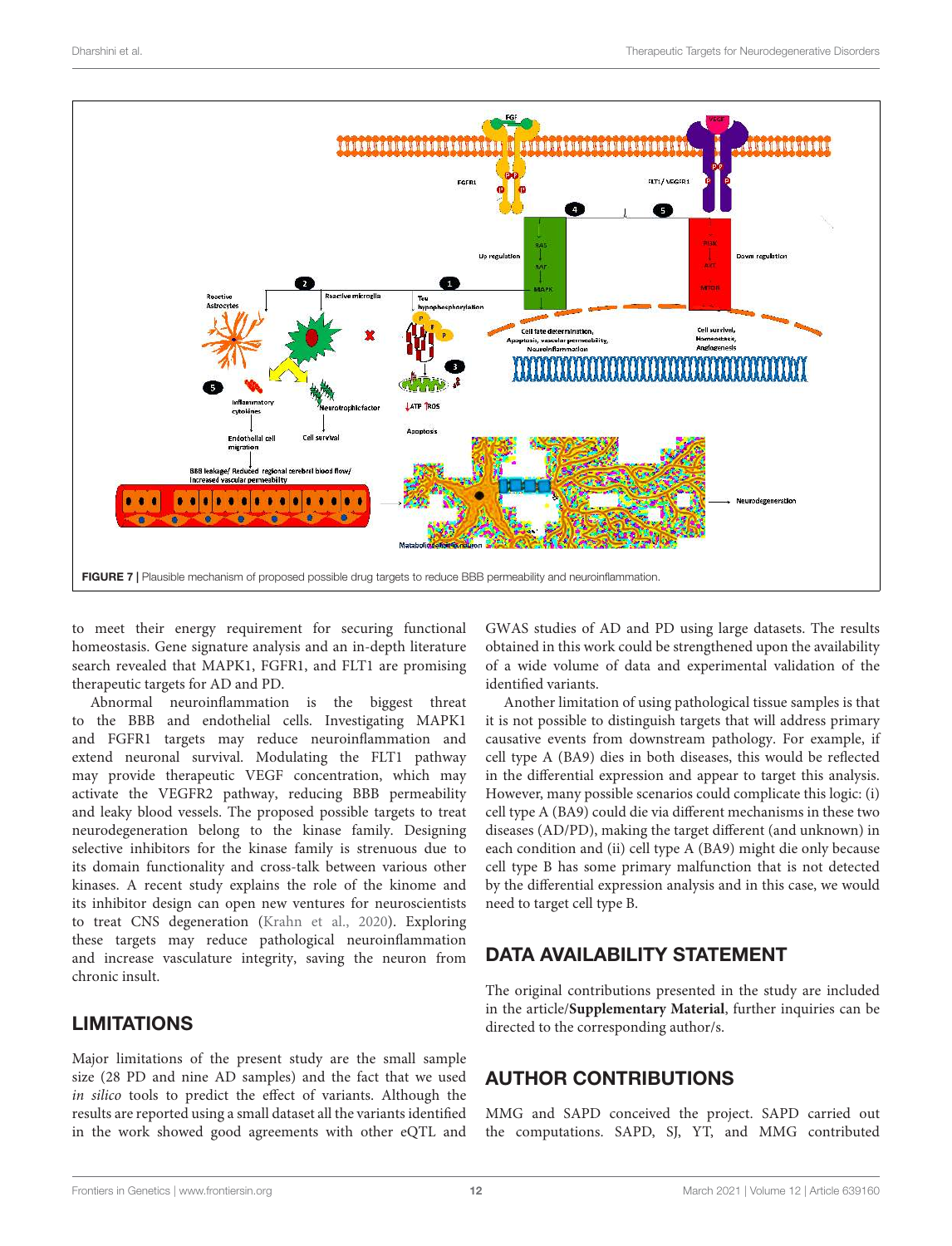toward discussions and manuscript preparation. All authors read and finalized the manuscript.

## ACKNOWLEDGMENTS

We thank the Bioinformatics facility, Department of Biotechnology, and Indian Institute of Technology Madras for computational facilities. SD thanks the Ministry of

## **REFERENCES**

- Abbott, N. J. (2002). Astrocyte-endothelial interactions and blood-brain barrier permeability. J. Anat. 200, 629–638. doi: 10.1046/J.1469-7580.2002.00064.X
- Alanis-Lobato, G., Andrade-Navarro, M. A., and Schaefer, M. H. (2017). HIPPIE v2.0: enhancing meaningfulness and reliability of protein-protein interaction networks. Nucleic Acids Res. 45, D408–D414. doi: 10.1093/nar/gkw985
- Albert, F. W., and Kruglyak, L. (2015). The role of regulatory variation in complex traits and disease. Nat. Rev. Genet. 16, 197–212. doi: 10.1038/nrg3891
- Angelova, M. T., Dimitrova, D. G., Dinges, N., Lence, T., Worpenberg, L., Carré, C., et al. (2018). The emerging field of epitranscriptomics in neurodevelopmental and neuronal disorders. Front. Bioeng. Biotechnol. 6:46. doi: 10.3389/fbioe.2018. 00046
- Araujo, P. R., Yoon, K., Ko, D., Smith, A. D., Qiao, M., Suresh, U., et al. (2012). Before it gets started: regulating translation at the 5' UTR. Comp. Funct. Genomics 2012, 1–8. doi: 10.1155/2012/475731
- Bélanger, M., Allaman, I., and Magistretti, P. J. (2011). Brain energy metabolism: focus on astrocyte-neuron metabolic cooperation. Cell Metab. 14, 724–738. doi: 10.1016/J.CMET.2011.08.016
- Berchtold, N. C., Prieto, G. A., Phelan, M., Gillen, D. L., Baldi, P., Bennett, D. A., et al. (2019). Hippocampal gene expression patterns linked to late-life physical activity oppose age and AD-related transcriptional decline. Neurobiol. Aging 78, 142–154. doi: 10.1016/j.neurobiolaging.2019.02.012
- Blalock, E. M., Geddes, J. W., Chen, K. C., Porter, N. M., Markesbery, W. R., and Landfield, P. W. (2004). Incipient Alzheimer's disease: microarray correlation analyses reveal major transcriptional and tumor suppressor responses. Proc. Natl. Acad. Sci. U.S.A. 101, 2173–2178. doi: 10.1073/pnas.0308512100
- Borrageiro, G., Haylett, W., Seedat, S., Kuivaniemi, H., and Bardien, S. (2018). A review of genome-wide transcriptomics studies in Parkinson's disease. Eur. J. Neurosci. 47, 1–16. doi: 10.1111/ejn.13760
- Carithers, L. J., and Moore, H. M. (2015). The Genotype-Tissue Expression (GTEx) Project. Biopreserv. Biobank. 13, 307–308. doi: 10.1089/bio.2015.29031.hmm
- Chen, J., Ren, Y., Gui, C., Zhao, M., Wu, X., Mao, K., et al. (2018). Phosphorylation of Parkin at serine 131 by p38 MAPK promotes mitochondrial dysfunction and neuronal death in mutant A53T α-synuclein model of Parkinson's disease. Cell Death Dis. 9:700. doi: 10.1038/s41419-018-0722-7
- Chen, P., Tang, H., Zhang, Q., Xu, L., Zhou, W., Hu, X., et al. (2020). Basic fibroblast growth factor (bfgf) protects the blood-brain barrier by binding of FGFR1 and activating the ERK signaling pathway after intra-abdominal hypertension and traumatic brain injury. Med. Sci. Monit. 26:e922009. doi: 10.12659/MSM. 922009
- Chen, Y., and Wang, X. (2020). MiRDB: an online database for prediction of functional microRNA targets. Nucleic Acids Res. 48, D127–D131. doi: 10.1093/ nar/gkz757
- Cho, S. J., Park, M. H., Han, C., Yoon, K., and Koh, Y. H. (2017). VEGFR2 alteration in Alzheimer's disease. Sci. Rep. 7:17713. doi: 10.1038/s41598-017-18042-1
- Ciryam, P., Kundra, R., Freer, R., Morimoto, R. I., Dobson, C. M., and Vendruscolo, M. (2016). A transcriptional signature of Alzheimer's disease is associated with a metastable subproteome at risk for aggregation. Proc. Natl. Acad. Sci. U.S.A. 113, 4753–4758. doi: 10.1073/pnas.1516604113
- CoppedÃ, F. (2014). The potential of epigenetic therapies in neurodegenerative diseases. Front. Genet. 5:220. doi: 10.3389/fgene.2014.00220
- Craft, S. (2007). Insulin resistance and Alzheimer's disease pathogenesis: potential mechanisms and implications for treatment. Curr. Alzheimer Res. 4, 147–152. doi: 10.2174/156720507780362137

Human Resource Development (MHRD), India, for providing research fellowship.

## SUPPLEMENTARY MATERIAL

The Supplementary Material for this article can be found online at: https://www.frontiersin.org/articles/10.3389/fgene. 2021.639160/full#supplementary-material

- Damier, P., Hirsch, E. C., Agid, Y., and Graybiel, A. M. (1999). The substantia nigra of the human brain. Brain 122, 1437–1448. doi: 10.1093/brain/122.8.1437
- Dayem Ullah, A. Z., Oscanoa, J., Wang, J., Nagano, A., Lemoine, N. R., and Chelala, C. (2018). SNPnexus: assessing the functional relevance of genetic variation to facilitate the promise of precision medicine. Nucleic Acids Res. 46, W109–W113. doi: 10.1093/nar/gky399
- DeKosky, S. T., and Scheff, S. W. (1990). Synapse loss in frontal cortex biopsies in Alzheimer's disease: correlation with cognitive severity. Ann. Neurol. 27, 457–464. doi: 10.1002/ana.410270502
- Deming, Y., Li, Z., Kapoor, M., Harari, O., Del-Aguila, J. L., Black, K., et al. (2017). Genome-wide association study identifies four novel loci associated with Alzheimer's endophenotypes and disease modifiers. Acta Neuropathol. 133, 839–856. doi: 10.1007/s00401-017-1685-y
- Dharshini, S. A. P., Taguchi, Y.-H., and Gromiha, M. M. (2019). Investigating the energy crisis in Alzheimer disease using transcriptome study. Sci. Rep. 9:18509 . doi: 10.1038/s41598-019-54782-y
- Dobin, A., Davis, C. A., Schlesinger, F., Drenkow, J., Zaleski, C., Jha, S., et al. (2013). STAR: ultrafast universal RNA-seq aligner. Bioinformatics 29, 15–21. doi: 10.1093/bioinformatics/bts635
- Donega, V., Burm, S. M., van Strien, M. E., van Bodegraven, E. J., Paliukhovich, I., Geut, H., et al. (2019). Transcriptome and proteome profiling of neural stem cells from the human subventricular zone in Parkinson's disease. Acta Neuropathol. Commun. 7:84. doi: 10.1186/s40478-019-0736-0
- Dumitriu, A., Golji, J., Labadorf, A. T., Gao, B., Beach, T. G., Myers, R. H., et al. (2016). Integrative analyses of proteomics and RNA transcriptomics implicate mitochondrial processes, protein folding pathways and GWAS loci in Parkinson disease. BMC Med. Genomics 9:5. doi: 10.1186/s12920-016-0164-y
- Freeman, L. R., and Keller, J. N. (2012). Oxidative stress and cerebral endothelial cells: regulation of the blood-brain-barrier and antioxidant based interventions. Biochim. Biophys. Acta 1822, 822–829. doi: 10.1016/j.bbadis.2011.12.009
- Gan, L., Cookson, M. R., Petrucelli, L., and La Spada, A. R. (2018). Converging pathways in neurodegeneration, from genetics to mechanisms. Nat. Neurosci. 21, 1300–1309. doi: 10.1038/s41593-018-0237-7
- Gerschütz, A., Heinsen, H., Grünblatt, E., Wagner, A. K., Bartl, J., Meissner, C., et al. (2014). Neuron-specific alterations in signal transduction pathways associated with Alzheimer's disease. J. Alzheimers. Dis. 40, 135–142. doi: 10.3233/JAD-131280
- Greene, C. S., Krishnan, A., Wong, A. K., Ricciotti, E., Zelaya, R. A., Himmelstein, D. S., et al. (2015). Understanding multicellular function and disease with human tissue-specific networks. Nat. Genet. 47, 569–576. doi: 10.1038/ng.3259
- Guttula, S. V., Allam, A., and Gumpeny, R. S. (2012). Analyzing microarray data of Alzheimer's using cluster analysis to identify the biomarker genes. Int. J. Alzheimers. Dis. 2012:649456. doi: 10.1155/2012/649456
- Huang, D., Yi, X., Zhang, S., Zheng, Z., Wang, P., Xuan, C., et al. (2018). GWAS4D: multidimensional analysis of context-specific regulatory variant for human complex diseases and traits. Nucleic Acids Res. 46, W114–W120. doi: 10.1093/ nar/gky407
- Jun, G. R., Chung, J., Mez, J., Barber, R., Beecham, G. W., Bennett, D. A., et al. (2017). Transethnic genome-wide scan identifies novel Alzheimer's disease loci. Alzheimer's Dement. 13, 727–738. doi: 10.1016/J.JALZ.2016.12.012
- Karagulle, A. T., Lehericy, K. S., Luciana, M., Ugurbil, K., and Tuite, P. (2008). Altered Diffusion in the Frontal Lobe in Parkinson Disease. AJNR Am. J. Neuroradiol. 29, 501–505. doi: 10.3174/ajnr.A0850
- Krahn, A. I., Wells, C., Drewry, D. H., Beitel, L. K., Durcan, T. M., and Axtman, A. D. (2020). Defining the neural kinome: strategies and opportunities for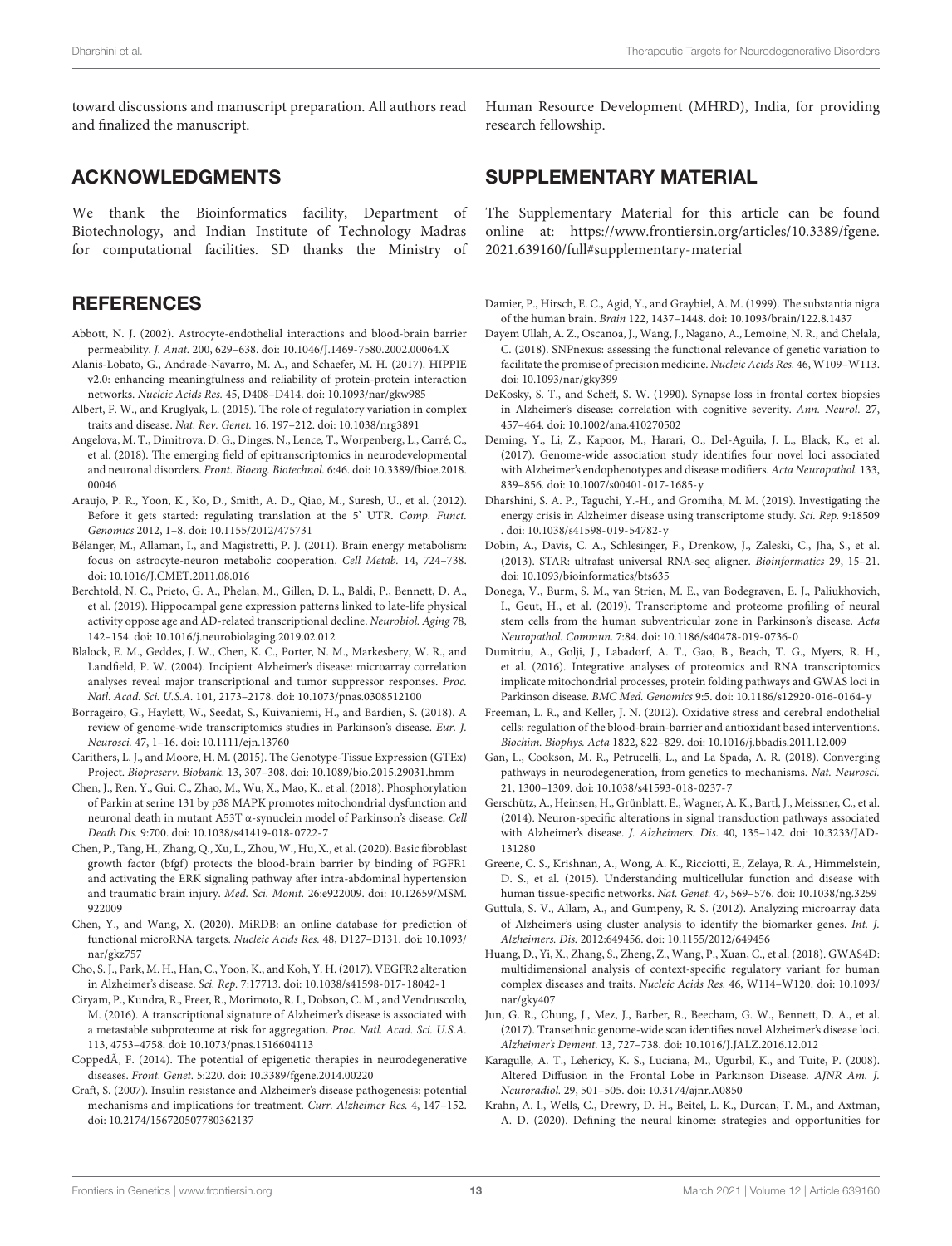small molecule drug discovery to target neurodegenerative diseases. ACS Chem. Neurosci. 11, 1871–1886. doi: 10.1021/acschemneuro.0c00176

- Krueger, F. (2015). Trim Galore!: A wrapper tool around Cutadapt and FastQC to consistently apply quality and adapter trimming to FastQ files. Cambridge, MA: The Babraham Institute.
- Kumar, S., Ambrosini, G., and Bucher, P. (2017). SNP2TFBS a database of regulatory SNPs affecting predicted transcription factor binding site affinity. Nucleic Acids Res. 45, D139–D144. doi: 10.1093/nar/gkw1064
- Kumar, S., and Reddy, P. H. (2016). Are circulating microRNAs peripheral biomarkers for Alzheimer's disease? Biochim. Biophys. Acta - Mol. Basis Dis. 1862, 1617–1627. doi: 10.1016/j.bbadis.2016.06.001
- Lamb, J., Crawford, E. D., Peck, D., Modell, J. W., Blat, I. C., Wrobel, M. J., et al. (2006). The connectivity map: using gene-expression signatures to connect small molecules, genes, and disease. Science 313, 1929–1935. doi: 10.1126/ science.1132939
- Lambert, J. C., Ibrahim-Verbaas, C. A., Harold, D., Naj, A. C., Sims, R., Bellenguez, C., et al. (2013). Meta-analysis of 74,046 individuals identifies 11 new susceptibility loci for Alzheimer's disease. Nat. Genet. 45, 1452–1458. doi: 10.1038/ng.2802
- Lanke, V., Moolamalla, S. T. R., Roy, D., and Vinod, P. K. (2018). Integrative analysis of hippocampus gene expression profiles identifies network alterations in aging and Alzheimer's disease. Front. Aging Neurosci. 10:153. doi: 10.3389/ fnagi.2018.00153
- Lasky, J. L., and Wu, H. (2005). Notch signaling, brain development, and human disease. Pediatr. Res. 57, 104R–109R. doi: 10.1203/01.PDR.0000159632.70510. 3D
- Lau, S. F., Cao, H., Fu, A. K. Y., and Ip, N. Y. (2020). Single-nucleus transcriptome analysis reveals dysregulation of angiogenic endothelial cells and neuroprotective glia in Alzheimer's disease. Proc. Natl. Acad. Sci. U.S.A. 117, 25800–25809. doi: 10.1073/pnas.2008762117
- Lee, S., Zhang, C., Arif, M., Liu, Z., Benfeitas, R., Bidkhori, G., et al. (2018). TCSBN: a database of tissue and cancer specific biological networks. Nucleic Acids Res. 46, D595–D600. doi: 10.1093/nar/gkx994
- Lesnick, T. G., Papapetropoulos, S., Mash, D. C., Ffrench-Mullen, J., Shehadeh, L., De Andrade, M., et al. (2007). A genomic pathway approach to a complex disease: axon guidance and Parkinson disease. PLoS Genet. 3:e0030098. doi: 10.1371/journal.pgen.0030098
- Levine, A. J., Miller, J. A., Shapshak, P., Gelman, B., Singer, E. J., Hinkin, C. H., et al. (2013). Systems analysis of human brain gene expression: mechanisms for HIVassociated neurocognitive impairment and common pathways with Alzheimer's disease. BMC Med. Genomics 6:4. doi: 10.1186/1755-8794-6-4
- Liang, W. S., Reiman, E. M., Valla, J., Dunckley, T., Beach, T. G., Grover, A., et al. (2008). Alzheimer's disease is associated with reduced expression of energy metabolism genes in posterior cingulate neurons. Proc. Natl. Acad. Sci. U.S.A. 105, 4441–4446. doi: 10.1073/pnas.0709259105
- Love, M. I., Huber, W., and Anders, S. (2014). Moderated estimation of fold change and dispersion for RNA-seq data with DESeq2. Genome Biol. 15:550. doi: 10.1186/s13059-014-0550-8
- Ma, M., Ru, Y., Chuang, L. S., Hsu, N. Y., Shi, L. S., Hakenberg, J., et al. (2015). Disease-associated variants in different categories of disease located in distinct regulatory elements. BMC Genomics 16:S3. doi: 10.1186/1471-2164-16- S8-S3
- Mahoney, E. R., Dumitrescu, L., Moore, A. M., Cambronero, F. E., De Jager, P. L., Koran, M. E. I., et al. (2019). Brain expression of the vascular endothelial growth factor gene family in cognitive aging and alzheimer's disease. Mol. Psychiatry 26, 888–896. doi: 10.1038/s41380-019-0458-5
- Mao, F., Xiao, L., Li, X., Liang, J., Teng, H., Cai, W., et al. (2016). RBPvar: a database of functional variants involved in regulation mediated by RNA-binding proteins. Nucleic Acids Res. 44, D154–D163. doi: 10.1093/nar/ gkv1308
- McGuire, M. H., Herbrich, S. M., Dasari, S. K., Wu, S. Y., Wang, Y., Rupaimoole, R., et al. (2019). Pan-cancer genomic analysis links 3'UTR DNA methylation with increased gene expression in T cells. EBioMedicine 43, 127–137. doi: 10. 1016/j.ebiom.2019.04.045
- McKenna, A., Hanna, M., Banks, E., Sivachenko, A., Cibulskis, K., Kernytsky, A., et al. (2010). The genome analysis Toolkit: a MapReduce framework for analyzing next-generation DNA sequencing data. Genome Res. 20, 1297–1303. doi: 10.1101/gr.107524.110
- Muddapu, V. R., Dharshini, S. A. P., Chakravarthy, V. S., and Gromiha, M. M. (2020). Neurodegenerative diseases – is metabolic deficiency the root cause? Front. Neurosci. 14:213. doi: 10.3389/fnins.2020.00213
- Narayanan, M., Huynh, J. L., Wang, K., Yang, X., Yoo, S., McElwee, J., et al. (2014). Common dysregulation network in the human prefrontal cortex underlies two neurodegenerative diseases. Mol. Syst. Biol. 10:743. doi: 10.15252/msb. 20145304
- Ng, B., White, C. C., Klein, H.-U., Sieberts, S. K., McCabe, C., Patrick, E., et al. (2017). An xQTL map integrates the genetic architecture of the human brain's transcriptome and epigenome. Nat. Neurosci. 20, 1418–1426. doi: 10.1038/nn. 4632
- Ni, R., Rudin, M., and Klohs, J. (2018). Cortical hypoperfusion and reduced cerebral metabolic rate of oxygen in the arcAβ mouse model of Alzheimer's disease. Photoacoustics 10, 38–47. doi: 10.1016/j.pacs.2018.04.001
- Pallarès-Albanell, J., Teresa Zomeño-Abellán, M., Escaramís, G., Pantano, L., Soriano, A., Segura, M. F., et al. (2019). A high-throughput screening identifies MicroRNA inhibitors that influence neuronal maintenance and/or response to oxidative stress. Mol. Ther. Nucleic Acid 17, 374–387. doi: 10.1016/j.omtn.2019. 06.007
- Pankratz, N., Beecham, G. W., DeStefano, A. L., Dawson, T. M., Doheny, K. F., Factor, S. A., et al. (2012). Meta-analysis of Parkinson's disease: identification of a novel locus, RIT2. Ann. Neurol. 71, 370–384. doi: 10.1002/ana.22687
- Patel, H., Hodges, A. K., Curtis, C., Lee, S. H., Troakes, C., Dobson, R. J. B., et al. (2019). Transcriptomic analysis of probable asymptomatic and symptomatic alzheimer brains. Brain Behav. Immun. 80, 644–656. doi: 10.1016/j.bbi.2019.05. 009
- Patel, N. S., Mathura, V. S., Bachmeier, C., Beaulieu-Abdelahad, D., Laporte, V., Weeks, O., et al. (2010). Alzheimer's β-amyloid peptide blocks vascular endothelial growth factor mediated signaling via direct interaction with VEGFR-2. J. Neurochem. 112, 66–76. doi: 10.1111/j.1471-4159.2009.06426.x
- Patro, R., Duggal, G., Love, M. I., Irizarry, R. A., and Kingsford, C. (2017). Salmon provides fast and bias-aware quantification of transcript expression. Nat. Methods 14, 417–419. doi: 10.1038/nmeth.4197
- Piehl, F., and Olsson, T. (2009). Inflammation and susceptibility to neurodegeneration: the use of unbiased genetics to decipher critical regulatory pathways. Neuroscience 158, 1143–1150. doi: 10.1016/j.neuroscience.2008.08. 031
- Piras, I. S., Krate, J., Delvaux, E., Nolz, J., Mastroeni, D. F., Persico, A. M., et al. (2019). Transcriptome changes in the Alzheimer's disease middle temporal gyrus: importance of RNA metabolism and mitochondria-associated membrane genes. J. Alzheimer's Dis. 70, 691–713. doi: 10.3233/JAD-181113
- Raj, T., Li, Y. I., Wong, G., Humphrey, J., Wang, M., Ramdhani, S., et al. (2018). Integrative transcriptome analyses of the aging brain implicate altered splicing in Alzheimer's disease susceptibility. Nat. Genet. 50, 1584–1592. doi: 10.1038/ s41588-018-0238-1
- Scheckel, C., Drapeau, E., Frias, M. A., Park, C. Y., Fak, J., Zucker-Scharff, I., et al. (2016). Regulatory consequences of neuronal ELAV-like protein binding to coding and non-coding RNAs in human brain. eLife 5:e10421. doi: 10.7554/ eLife.10421
- Shi, Y.-J., Shi, M., Xiao, L.-J., Li, L., Zou, L.-H., Li, C.-Y., et al. (2018). Inhibitive effects of FGF2/FGFR1 pathway on astrocyte-mediated inflammation in vivo and in vitro after infrasound exposure. Front. Neurosci. 12:582. doi: 10.3389/ fnins.2018.00582
- Siepel, A., Bejerano, G., Pedersen, J. S., Hinrichs, A. S., Hou, M., Rosenbloom, K., et al. (2005). Evolutionarily conserved elements in vertebrate, insect, worm, and yeast genomes. Genome Res. 15, 1034–1050. doi: 10.1101/gr.3715005
- Simchovitz, A., Hanan, M., Yayon, N., Lee, S., Bennett, E. R., Greenberg, D. S., et al. (2020). A lncRNA survey finds increases in neuroprotective LINC-PINT in Parkinson's disease substantia nigra. Aging Cell 19:13115. doi: 10.1111/acel. 13115
- Srinivasan, K., Friedman, B. A., Etxeberria, A., Huntley, M. A., van der Brug, M. P., Foreman, O., et al. (2020). Alzheimer's patient microglia exhibit enhanced aging and unique transcriptional activation. Cell Rep. 31:107843. doi: 10.1016/j.celrep. 2020.107843
- Stathias, V., Turner, J., Koleti, A., Vidovic, D., Cooper, D., Fazel-Najafabadi, M., et al. (2020). LINCS Data Portal 2.0: next generation access point for perturbation-response signatures. Nucleic Acids Res. 48, D431–D439. doi: 10. 1093/nar/gkz1023